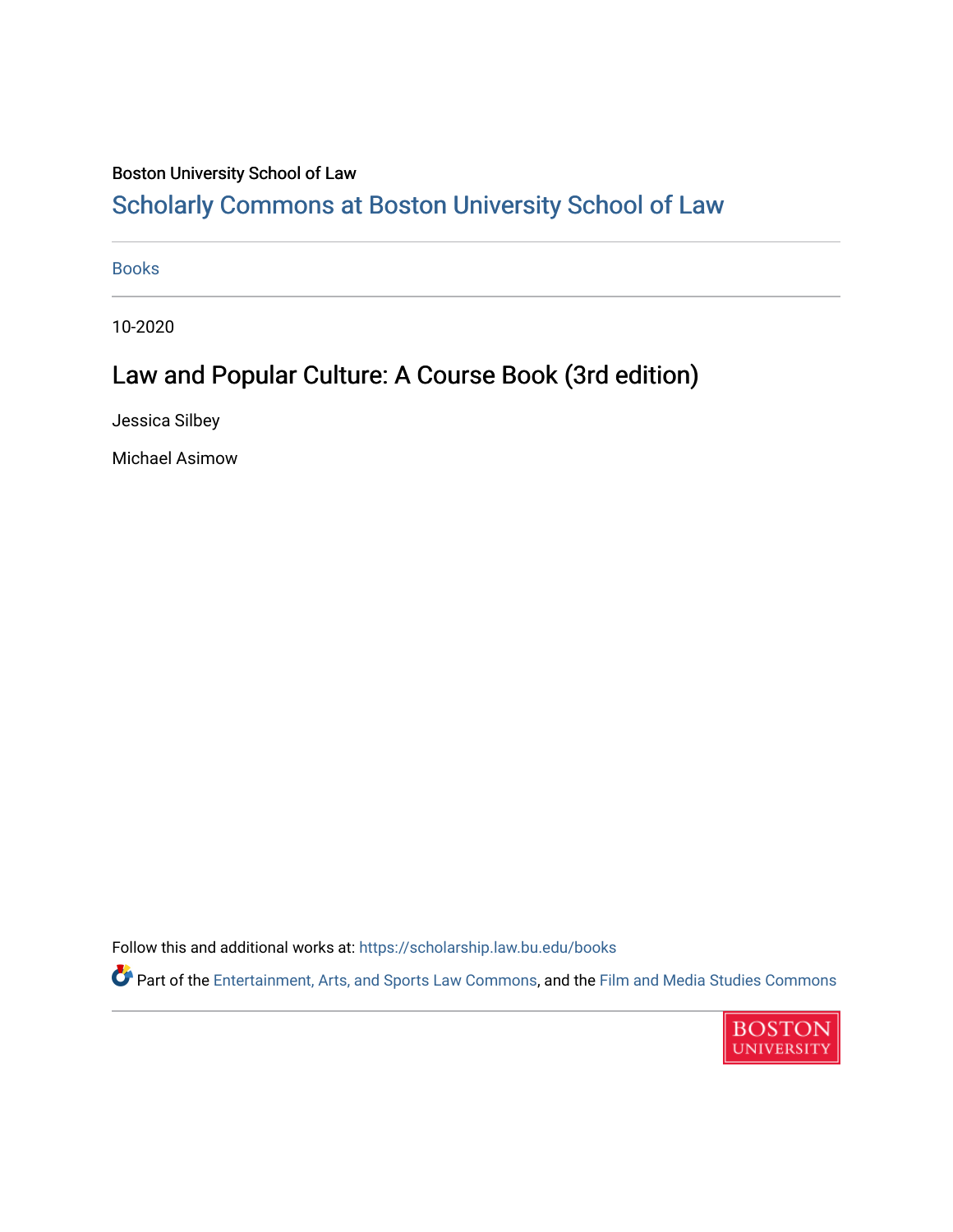## **CHAPTER 1**

## **Introduction to Law and Popular Culture**

#### **1.01 What this book is about**

This book is meant as the reader for a course with the general theme of "Law and Popular Culture."1 It is suitable for undergraduate and graduate classes or seminars in American studies, criminal justice, political science, film studies, or other academic programs, as well as in law schools. Therefore, it provides material on the study of popular culture that may be unfamiliar to most law students, as well as material on law, lawyers, and the legal system that may be unfamiliar to most non-law students. Each chapter, with the exception of this introduction, consists of readings based on a particular film or television show that students should view before class discussion begins. (In some classes, the films are viewed outside of class; in others, they are viewed at the beginning of the class). Individual instructors, of course, can substitute different films or readings for those suggested.

## **1.02 Definitions of "popular culture" and "popular legal culture"**

This book frequently uses the words "popular culture" and "popular legal culture." What do we mean by these vague terms?

*1.02.1 The double meaning of "popular culture" and "popular legal culture"*

We use the terms *popular culture* (often shortened to "pop culture") and *popular legal culture* in this book in *two distinct ways* (see Friedman 1989). These might be

<sup>&</sup>lt;sup>1</sup> The authors have prepared a teacher's manual which is available from the publisher for use by instructors. To request the manual, please email Michael Asimow  $\alpha$  as inow $\alpha$ law.ucla.edu or michael@asimow.com or Jessica Silbey j.silbey@northeastern.edu or request it from the publisher.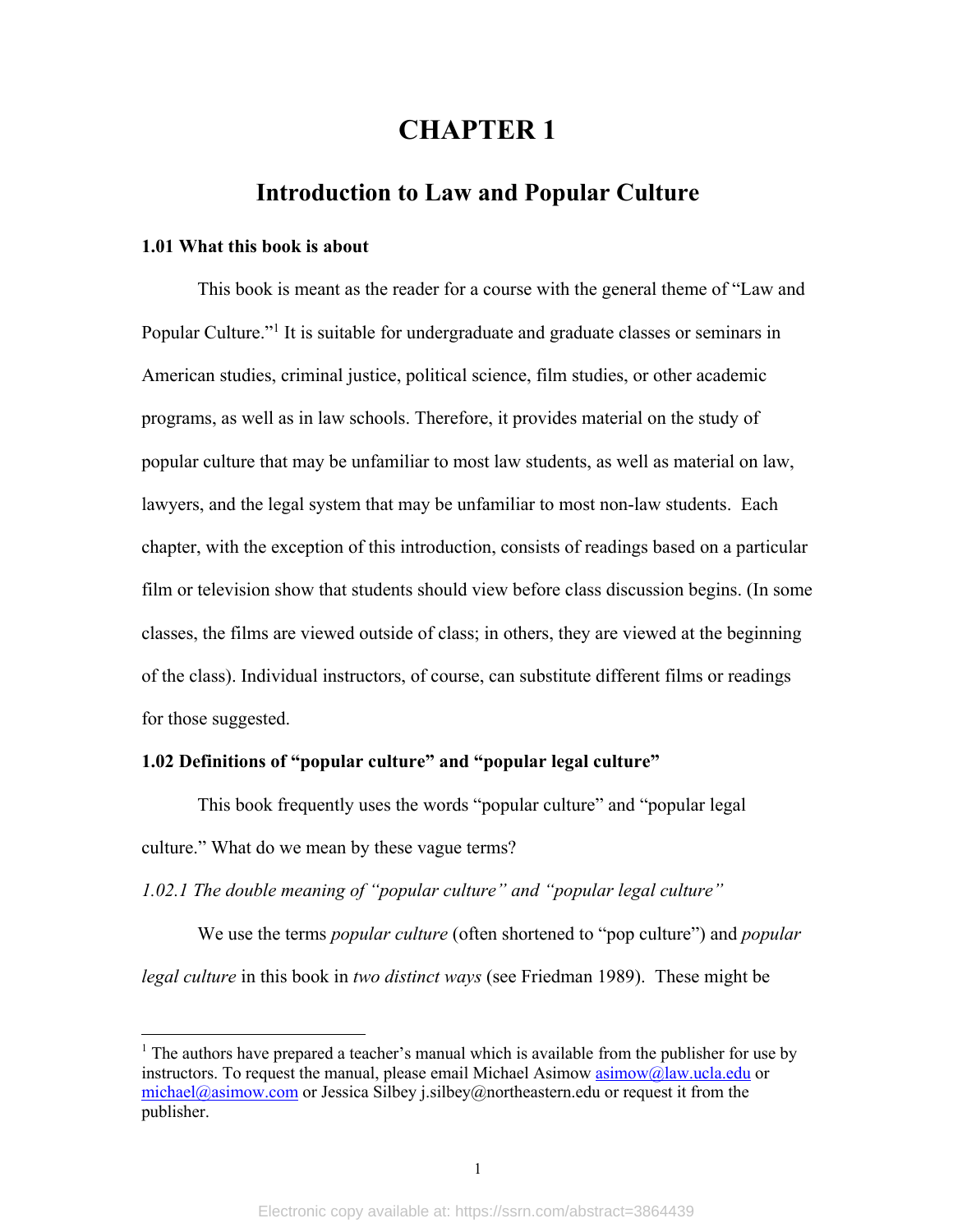called the "macro" and "micro" meanings of these words (or, if you prefer, the "broad" and "narrow" meanings).

 According to the "macro" or "broad" approach, the term "popular culture" means all of the knowledge, behaviors, beliefs and attitudes possessed by people in a particular society or subgroup of that society. Using a similar macro meaning, *popular legal culture* refers to everything people know or think they know about law, lawyers, and the legal system. We frequently have the macro meaning in mind when we use the term "popular culture." For example, we sometimes hear that America has a For example, we sometimes hear that America has a "culture of consumerism," meaning that there are many people whose values and behaviors center on buying and owning consumer products. As another example, the U. S. Supreme Court said that *Miranda* warnings have become "part of our national culture." (See ¶1.05.1) The Court might have used the words "popular legal culture" instead of "national culture," because it was referring to what everybody knows (or thinks they know) about the warnings that police must give suspects after they are arrested.

The "micro" or "narrow" approach is quite different. Under the micro approach, "popular culture" means media *products* (whether in the form of films, television, print publications, music downloads, stage plays, and so on) that are manufactured and marketed for popular consumption. We use the micro definition when we say that people consume a lot of pop culture, meaning that they watch a lot of television or movies. Again using the micro approach, "popular legal culture" means media products about law, lawyers, or the legal system.

*1.02.2 Popular culture and high culture*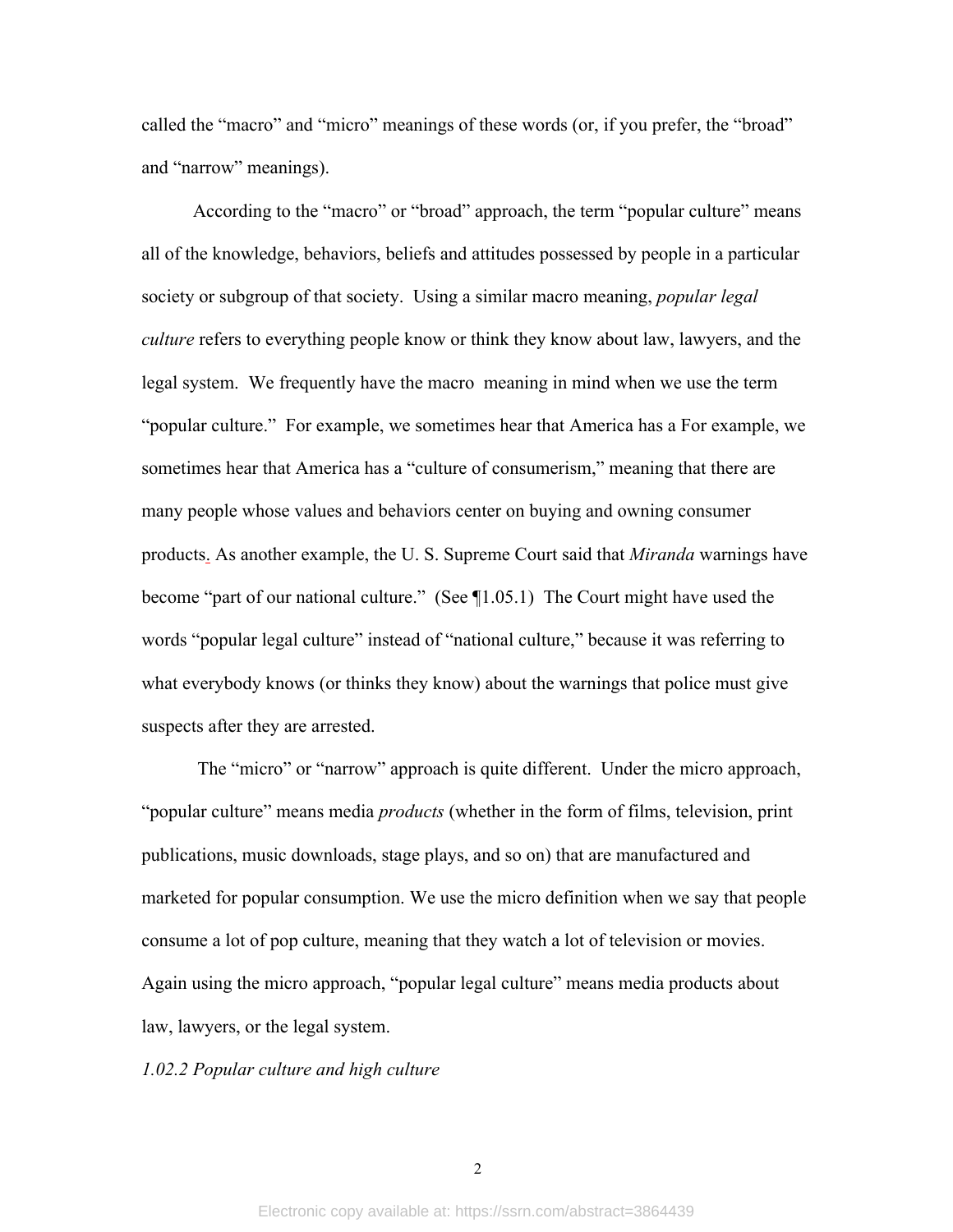There is a well-understood distinction between "popular culture" and "high culture." Popular culture (using the micro approach set out in ¶1.02.1) covers commercially produced works intended for the entertainment of mass audiences. Pop culture producers assume that consumers will enjoy and quickly forget these works. In contrast, "high culture" refers to works that are produced and marketed for consumption by elite rather than popular audiences. For example, high culture incorporates classical music and opera, paintings and other works of visual art, poetry, or serious fiction usually older fiction that has succeeded in being recognized as literature. Works of high culture are intended to have lasting rather than merely transitory value. Generally, the production of works of high culture is less collaborative and commercial than the production of works of popular culture. However, many works that were originally produced as mass entertainment are later promoted to high culture status such as the novels of Charles Dickens or Mark Twain, the stories of Edgar Allen Poe, or the plays of Shakespeare. Perhaps detective stories by Arthur Conan Doyle and Raymond Chandler have also made the leap into the sort of high culture studied in serious literature classes.

Countless academics have researched and taught about high culture, as if it were the only kind of cultural product that counts. Other academics have scorned popular culture as escapist trash that imparts false consciousness to the masses while capturing profits for its producers. Today, however, a large number of scholars take popular culture seriously and subject it to the same sort of critical analysis that is traditionally accorded to high culture. For example, TV shows like *Breaking Bad, The Wire*, or *The Sopranos,* or movies like *The Godfather,* that were originally intended as mass entertainment, are now the subject of serious scholarly inquiry. Numerous academic

3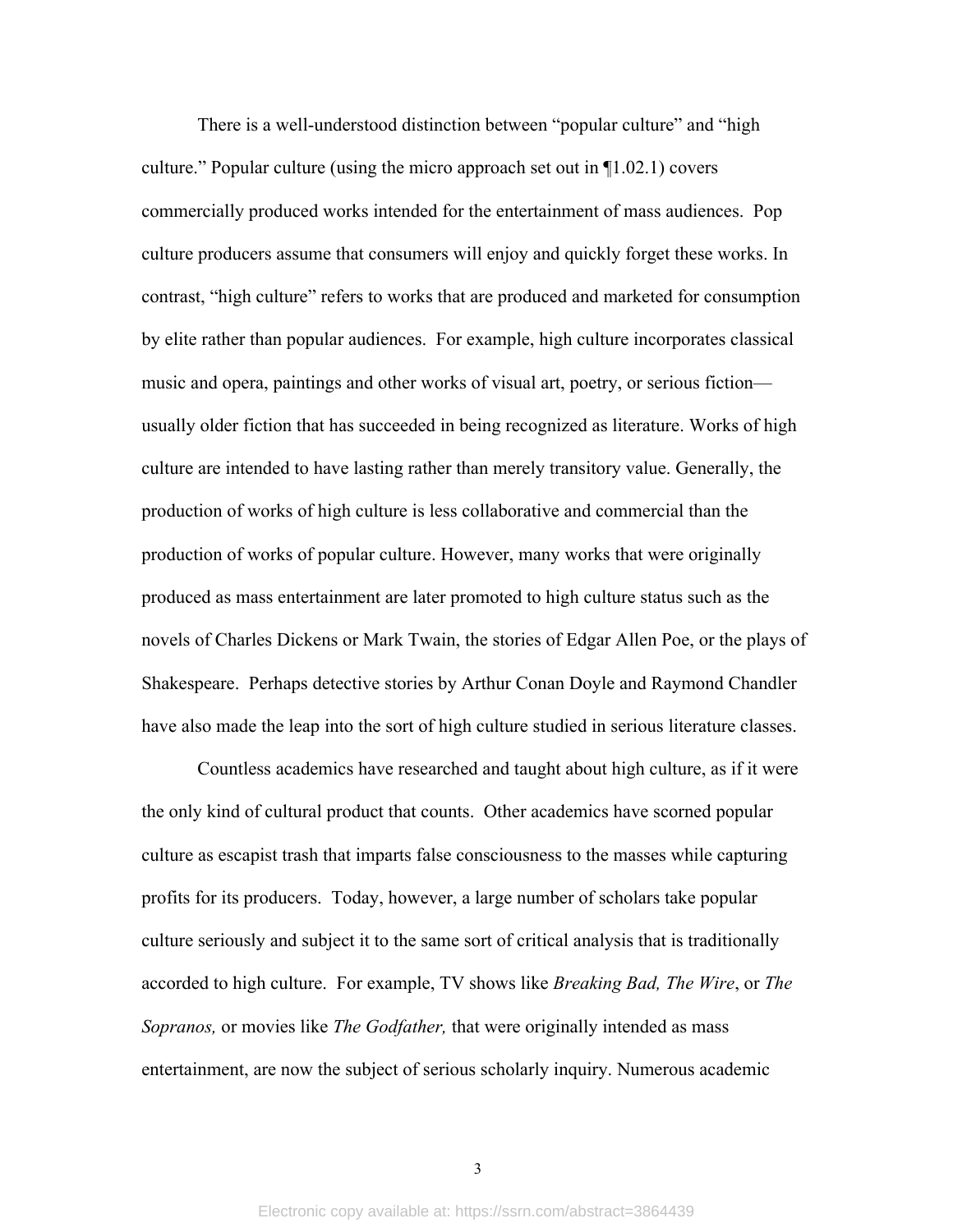journals and associations focus on pop culture products and many undergraduate and graduate courses and seminars concentrate on various aspects of pop culture. This book applauds that movement and seeks to join it by focusing on popular *legal* culture which is a small slice of the academic pop culture universe.

#### **1.03 Why a course in law and popular culture?**

In the preface to this book, we argued that both law and popular culture pervade nearly everyone's life. Therefore a course or seminar devoted to the interface of law and pop culture in our society is relevant and useful to students. As the preface also argued, students bring with them literacy in popular culture and familiarity with visual culture. As a result, students feel comfortable engaging in lively class discussions of particular films or television shows.

First, as to law: American courts rule on nearly every major question of social policy and, with the rise of constitutional courts worldwide, this is true of many other countries as well. The United States has more lawyers per capita (over 1.3 million at last count) and more litigation than almost any other country. It also has the unenviable distinction of confining more people in penal institutions than any other country. The U.S. has about 4.4% of the world's population but 22% of the world's population of incarcerated persons. Its incarceration rate of 716 per 100,000 persons is the highest in the world..2

Indeed, law pervades and structures all social relations. As Paul Kahn wrote: "We experience the rule of law not just when the policeman stops us on the street or when we consult a lawyer on how to create a corporation. The rule of law shapes our experience of meaning everywhere and at all times. It is not alone in shaping meaning, but it is rarely

<sup>2</sup> Wikipedia, "United States Incarceration Rate."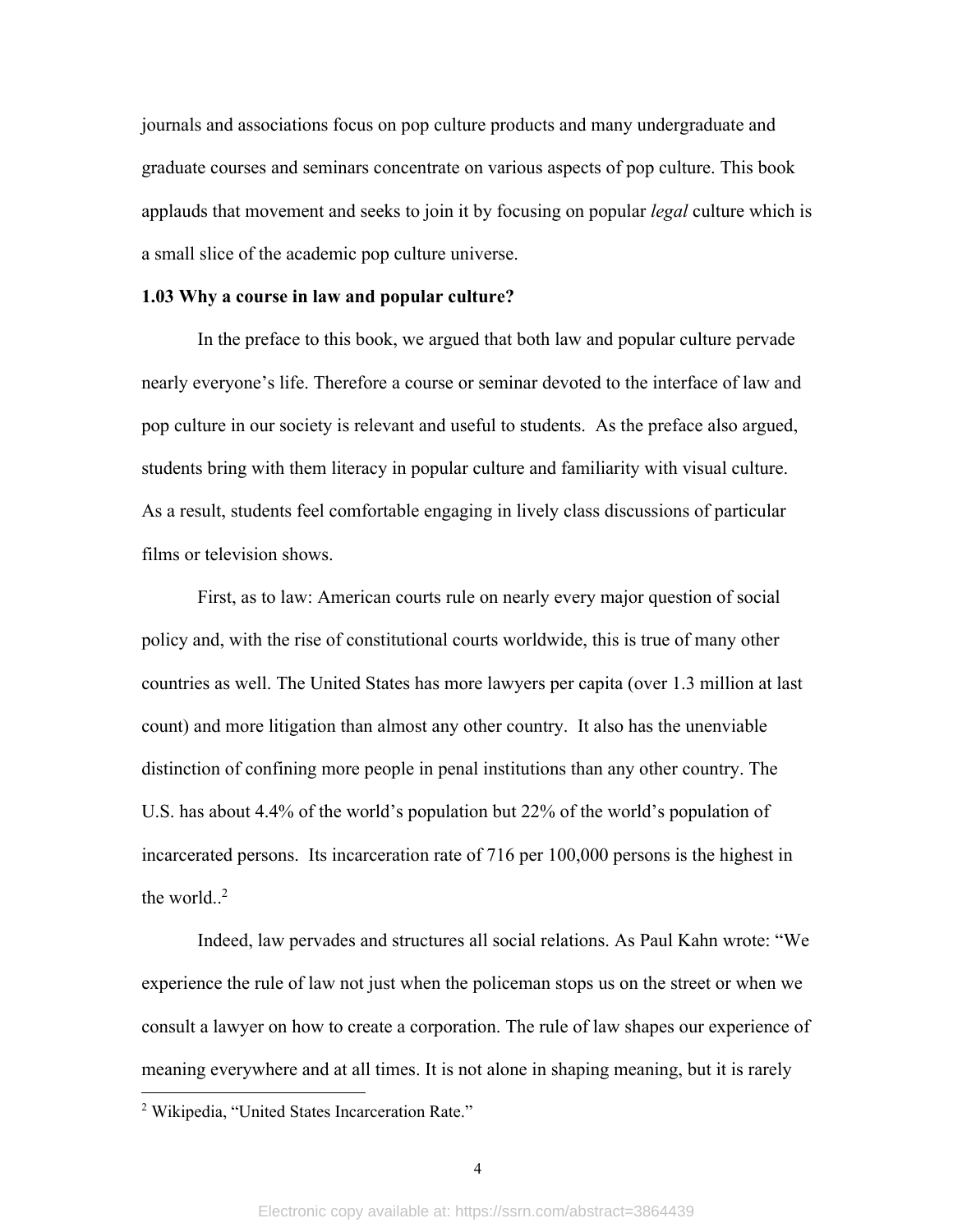absent." (Kahn 1999, 124). For example, many highly personal decisions relating to sexuality are reduced to legal questions: Are LGBTQ people protected from job discrimination? (See ¶13.07.4) Can a lesbian retain custody of her child? Can she adopt a child? Can someone who has cohabited without getting married assert legal rights when the relationship breaks up? Thus everyone needs to know about the legal system, what lawyers do, and how courts and other legal institutions work.

Second, as to popular culture: Popular culture is even more pervasive than law. Virtually everywhere in the world, people are subjected to a torrent of sounds and images designed to entertain them, mold their opinions, and persuade them to buy things. Vital political, social, and economic issues are reduced to the flood of images on their television or mobile-device screens. Almost everyone is accustomed to spending large amounts of their precious leisure time seeking information and pleasure from consuming media, instead of exercising or reading, to name just two possible uses of that time. The average household consumes about 4 hours 27 minutes of television per day. This figure masks a large age difference. Adults over 65 watch TV an average about 7 hours 15 minutes hours per day, while adults 18 to 34 average 1 hour 54 minutes per day (perhaps they spend more time on their smartphones).<sup>3</sup> We hope that film or a TV show will help us experience particular emotions and sensations (such as laughing or crying or being scared, angry, or aroused) without the risk of really feeling these emotions.

The pervasiveness of popular culture seems to be accelerating with the vast multiplication of channels available on television, new methods of consumption (such as streaming video, mobile devices, laptops, or DVRs). and the infinite quantities of information available in cyberspace. A large amount of this material is popular *legal*

<sup>&</sup>lt;sup>3</sup> https://www.statista.com/chart/15224/daily-tv-consumption-by-us-adults//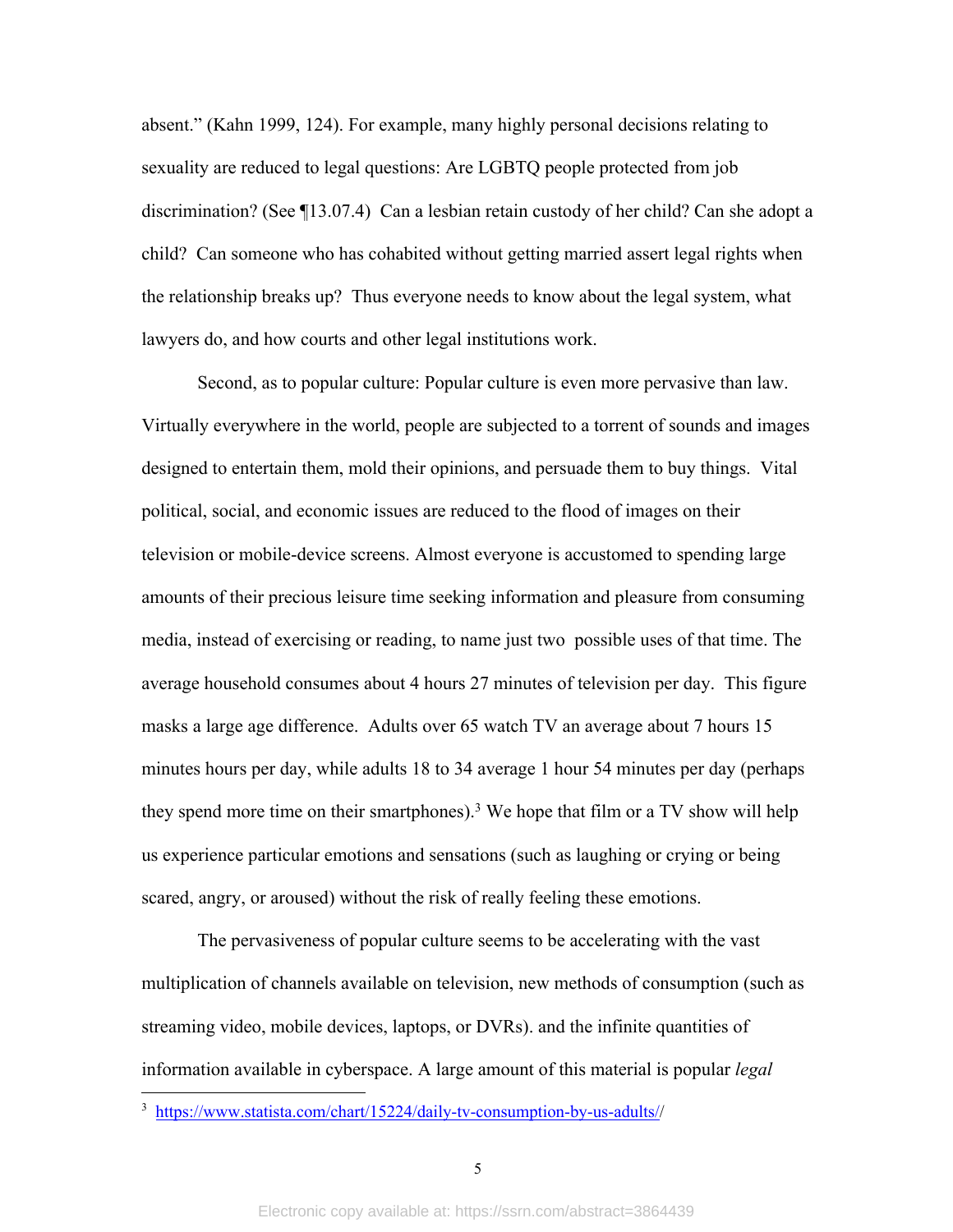culture in the form of countless movies and television shows about law and lawyers. Most people who read this book have already spent thousands of hours in movie theaters and in front of their computers or television sets, reading popular novels, surfing the net, or hearing popular music. All of this incessant media consumption produces important effects in those who consume it and in society generally. Everyone needs to know more about popular culture in order to be able to better understand its implications and effects and to criticize and deconstruct it where necessary.

As James Snead wrote, "we have to be ready, as film-goers, not only to see films, but also to see through them; we have to be willing to figure out what the film is claiming to portray, and also to scrutinize what the film is actually showing. Finally, we need to ask from whose social vantage point any film becomes credible or comforting, and ask why." (Snead 1994, 142)

While all forms of popular culture are important and instructive, this book focuses on feature films and television about law and lawyers, as opposed to other media like documentaries, music, stage plays, novels, video games, or comic books. This approach is largely employed for reasons of pedagogical convenience—DVDs of films and TV shows are easily available for rental or purchase (and increasingly available through streaming services) and thus are convenient objects of classroom study. Besides, we had to impose an arbitrary boundary to keep the subject under reasonable control.

This book does not attempt definitive discussion of literary or cultural or film theory4 or definitive discussion of topics in law and legal theory. We draw on theoretical material when we believe it will be helpful to teachers and students in discussing and

<sup>&</sup>lt;sup>4</sup> For accessible and enlightening treatments of film and cultural theory see Gitlin 2002; Grossberg et al. 2006, chapters 5-6; Staiger 1992.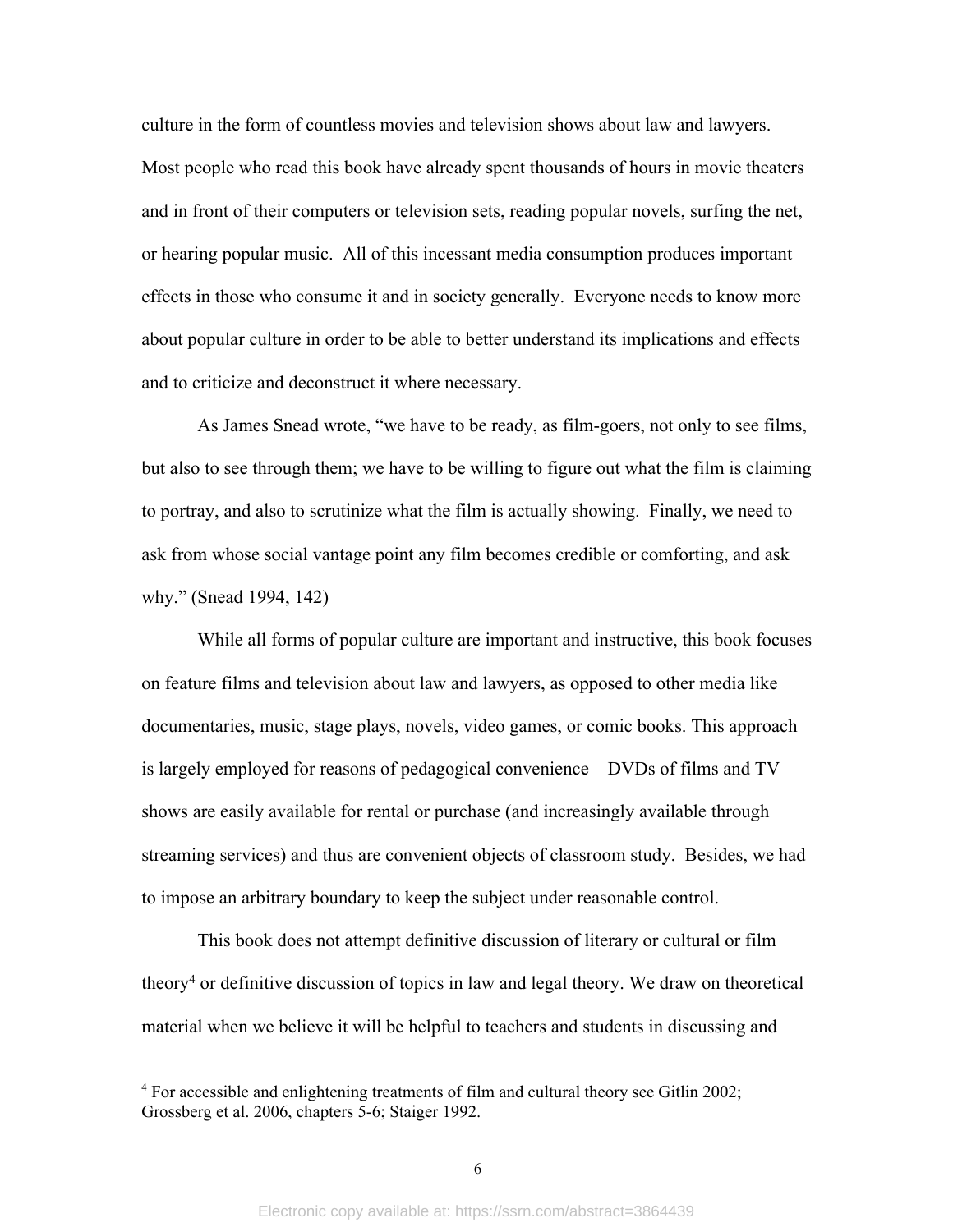understanding the interface between law and popular culture. The book is intended for a diverse group of academic programs, both graduate and undergraduate, taught by instructors of diverse background and interests. Extensive treatment of any particular set of theoretical materials would make the book much longer and probably less useful for most of its readers. We anticipate that particular teachers will enrich class discussion by drawing on their own preferred theoretical orientation (and they may wish to add supplementary written materials to enhance such discussions).

#### 1.04 **The relationship between popular culture and the law**

Popular legal culture has a complex relationship to law, lawyers, and the legal system. The relationship might be expressed as a feedback loop—that is, law affects pop culture and pop culture affects law. (See ¶1.05.1 for further discussion)

## *1.04.1 Popular culture as reflection*

Popular culture in the micro sense (see ¶1.02.1) *reflects* popular culture in the macro sense.<sup>5</sup> In other words, works of popular culture often illuminate what real people actually do and believe. For example, TV commercials attempt to tap into our consumerist attitudes and sexual fantasies as well as our social, physical, and economic anxieties— while also trying to change our buying habits. (Mittell 2010, ch. 2) Thus pop culture is likely to reflect the dominant ideologies of society, such as consumer capitalism, gender roles, or commonly shared stereotypes.<sup>6</sup> Similarly, the works of popular *legal* culture reflect what people generally believe about law, lawyers, and legal institutions.

 $<sup>5</sup>$  See Mittell 2010, ch. 8.</sup>

<sup>&</sup>lt;sup>6</sup> "Film is a powerful repository of maps of social life, of common-sense knowledge, and can give us insight into persistent contemporary struggles about the organization of gender in family and social life." (Johnson 2005, 187, internal quotation marks deleted).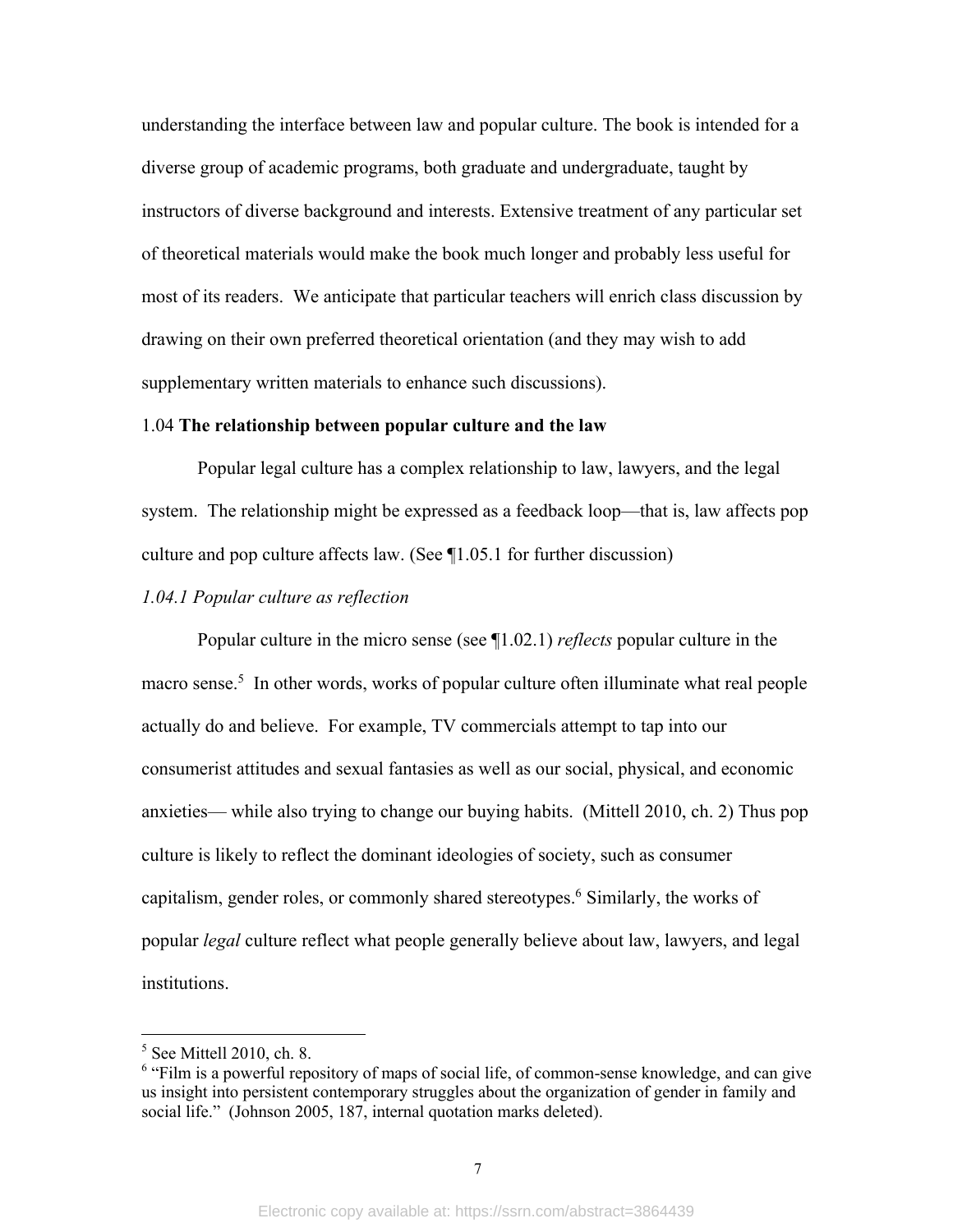Of course, popular culture in the narrow sense is never a perfect reflection of popular culture in the macro sense. Works of popular culture are informed by a variety of factors—everything from the commercial constraints under which they are produced, the economic interests of those who pay for them, and the ideological bias of their creators that complicate their relationship to popular culture in the macro sense. Pop culture producers always distort reality, including the operation of the legal system, for dramatic, commercial, or ideological purposes. Nevertheless, popular culture, in the narrow sense, can still tell us a lot about popular culture, in the broad sense. For example, if movies usually show lawyers who are greedy and dishonest, this is evidence that many people share this view—or, at least, that filmmakers believe that they do. Similarly, old movies can tell us a lot about subjects such as police practices or gender and family relationships of earlier times.

## *1.04.2. Media effects*

Popular culture in the micro sense powerfully *changes* popular culture in the macro sense. The consumers of works of popular culture are affected in ways that go far beyond entertainment or pleasure. To take the most obvious example, commercials change the buying habits of consumers as they "learn" information about new products or retailers. More relevant to this course, most people "learn" most of what they know (or think they know) about law and lawyers from consuming popular legal culture. Indeed, pop culture often invites viewers to work as surrogate police, jurors, judges, and lawyers, allowing them to vicariously experience and learn about the legal system from the inside. People learn details of law practice (such as that people address the judge as "your honor") and broader and contestable notions about law and justice (such as that the jury

8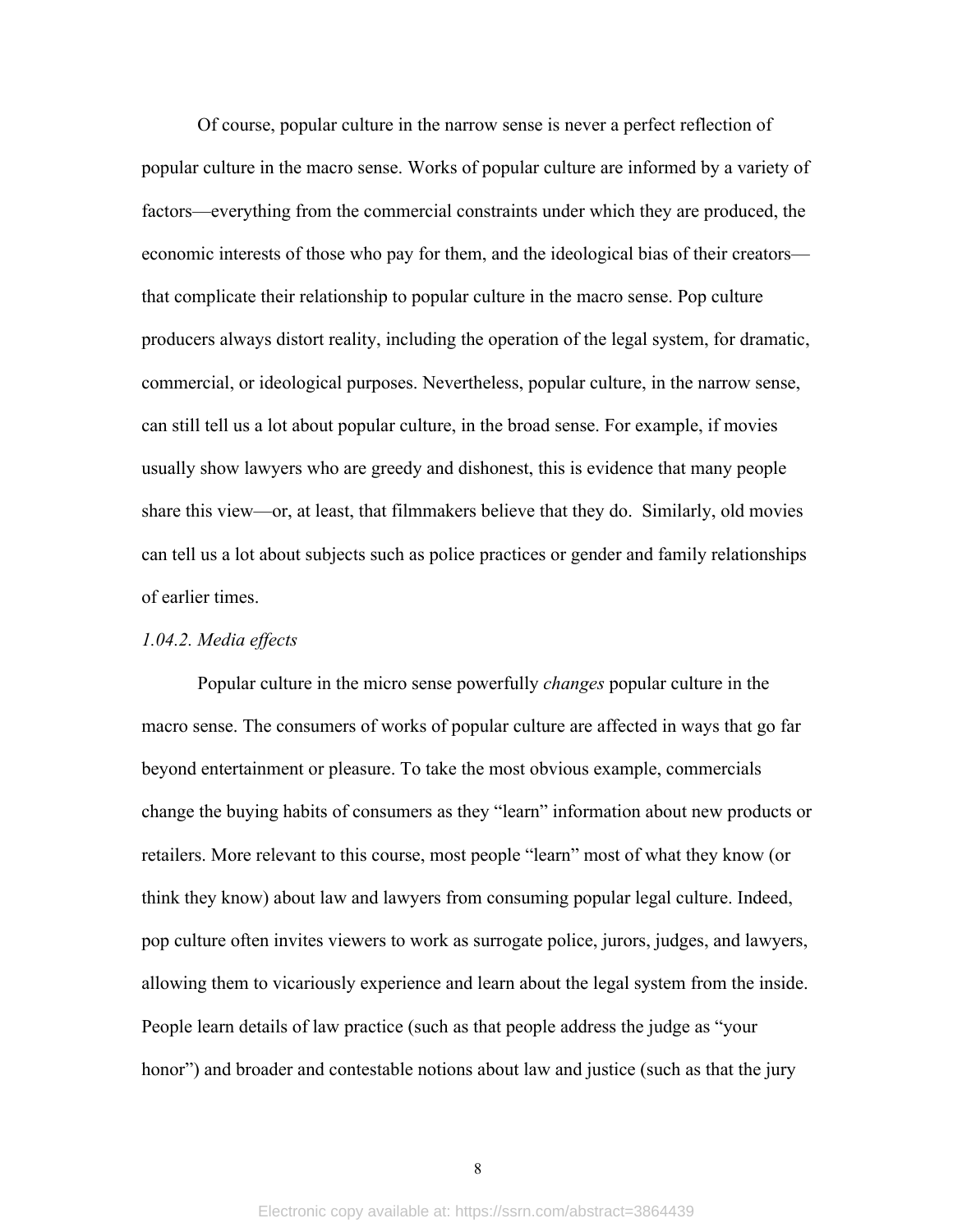system delivers justice or that cross-examination is a useful way to ferret out the truth).

But it's important to realize that people are learning from a highly unreliable source, because the media of pop culture consists of fictitious stories made up to entertain them. Pop culture products are often wildly out of sync with reality. Just to identify a few of the most frequent whoppers in the area of law, the police don't pursue, much less catch, most criminals; over 90% of criminal cases are plea bargained rather than going to trial; trials occur months or years after the crime, not the next week; lawyers are far more concerned with earning fees than pursuing justice; and lawyers can't give speeches while cross-examining witnesses.

Viewers may passively accept the messages that are spoon fed to them by pop culture or they may resist those messages and form their own interpretations of the material. (See ¶1.05.5) Either way, whether the viewers are passive or active in their consumption of pop culture, they are using pop culture materials to *construct* their personal views of reality (including the reality about law and lawyers). The ways that popular culture in the narrow sense helps to construct popular culture in the broad sense is an important and controversial subject that is discussed in greater detail at ¶4.04.

## *1.04.3 The cultural study of law*

A study of popular culture can help us understand law and law practice differently from the way we would understand it by going to law school or by reading books or articles about law. For example, the highly successful series *24* presented the view that the use of torture in interrogating suspects in emergency situations is both legal and effective, regardless of the actual law on the subject (which forbids torture). The show may well have made torture more acceptable to the public than it otherwise would have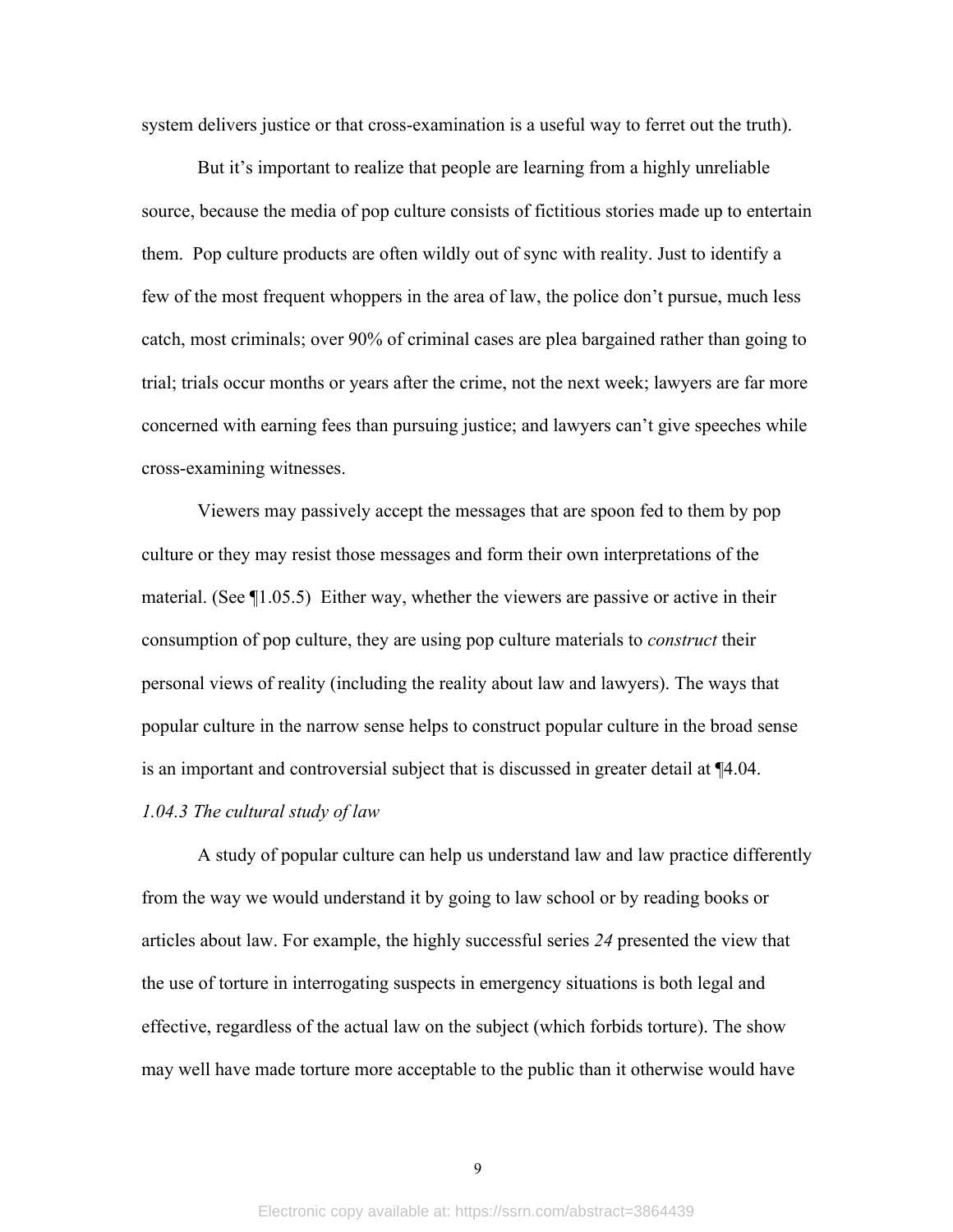been. The film *Zero Dark Thirty* (2012) reinforced this message. In this respect, *24*and *Zero Dark Thirty* form part of a long tradition of the glorification of vigilante justice, cowboys, rogue police, and superheroes in pop culture.7

This book views law from a *legal realist* perspective, meaning that law is what judges, jurors, lawyers, legislators, police, and others involved in making or applying the formal law *actually do* as distinguished from what the law books say they *should do.* This is often called "law in action" as opposed to "law in the books." A legal realist might say that if many lawyers engage in ambulance chasing and get away with it, the ethical rule against ambulance chasing isn't really law at all. (See ¶4.05.2). What these lawmakers and law appliers *do* depends on what they *believe*; and what they believe is heavily influenced by their own experiences and perceptions of the world outside the law, including the popular legal culture they have consumed. Thus, legal realists seek to understand how the formal law is actually applied on the ground and why and how it changes. They care about the informal ways that people resolve legal disputes rather than going to court. Legal realists consider many factors outside the formal written law, including popular legal culture. (Friedman 1989). For these reasons, the works of popular culture can and should be studied as legal texts—as authoritative in their own

 $<sup>7</sup>$  See Manderson 2011. Manderson points out that long before the advent of modern</sup> communication technologies like film or television, popular culture in the form of songs, oral stories, and pagan rites formed a site of resistance to formal law. He also observes that Justice Antonin Scalia of the U. S. Supreme Court gave a speech in which he specifically drew on the use of torture by Jack Bauer on *24* to argue that torture was legal in certain circumstances. (Manderson 2011, 39) In commenting on Manderson's paper, Carodine offers additional examples of prominent figures in government and academic life who refer to Jack Bauer to justify torture. (Carodine 2011, 54-56)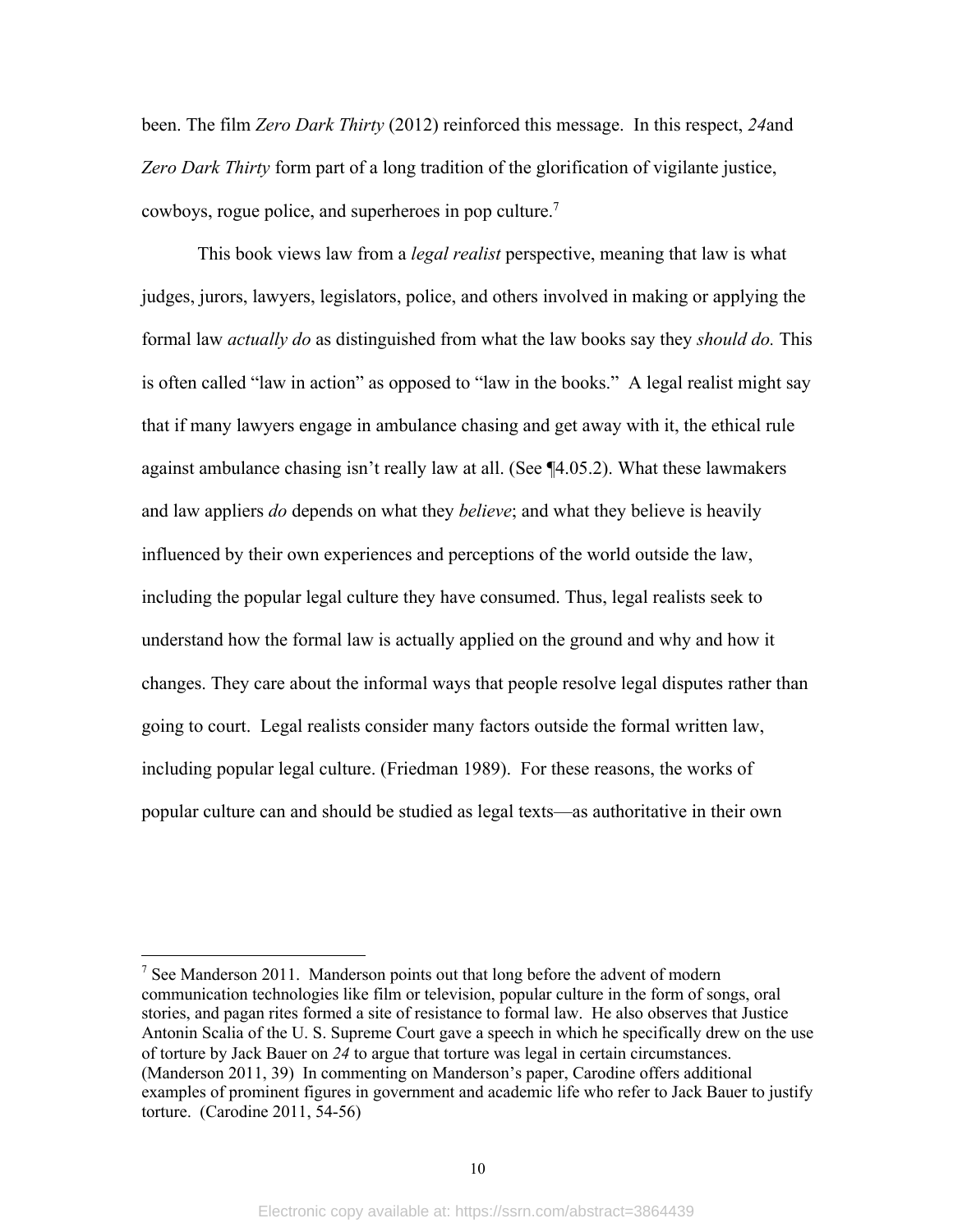way as the more familiar written texts like case law and statutes. We call this the *cultural study of law*, and we believe it can be valuable to students and lawyers alike.<sup>8</sup>

In many situations, seeing movies or TV shows about law and lawyers can place legal issues or issues of professional practice in a different perspective. Pop culture gives us indelible role models of good and bad lawyers. (See Hermann 2012; ¶4.03) Pop culture can alert us to real problems in the legal system, such as unethical behavior by lawyers or judges, or the many ways that law fails to deliver justice.<sup>9</sup> Do we feel differently about the insanity defense after seeing *Anatomy of a Murder* (discussed in Chapter 2)? About the death penalty after seeing *Dead Man Walking* (chapter 11)? About the tort system after seeing *A Civil Action* (chapter 12)?

#### **1.05 The (many) meanings of cultural texts**

This subsection introduces some basic principles of cultural theory that are drawn on throughout the book.

## *1.05.1 The feedback loop between law and popular culture—*Miranda *and* Dragnet

As previously mentioned  $(1.04)$ , there is an important feedback loop (sometimes called "interpenetration") between law and popular culture. Law influences pop culture and pop culture influences law. An example of this is the relationship between the *Miranda* decision and *Dragnet.* 

The U.S. Supreme Court's decision in *Miranda v. Arizona* (1966) established that

<sup>8</sup> For treatment of the cultural study of law, see Kahn 1999; Berman 2001; Sarat & Simon 2001; Binder & Weisberg 1997; Reichman 2008.

<sup>&</sup>lt;sup>9</sup> Austin Sarat and his co-authors argue that pop culture casts a "side shadow" on the law by showing it from a new perspective. "The moving image attunes us to the 'might-have-beens' that have shaped our worlds and the 'might-bes' against which those worlds can be judged and toward which they might be pointed…It opens up largely unexplored areas of inquiry as we chart the movement from law on the books to law in action to law in the image." Sarat, Douglas & Umphrey 2005, 1-2.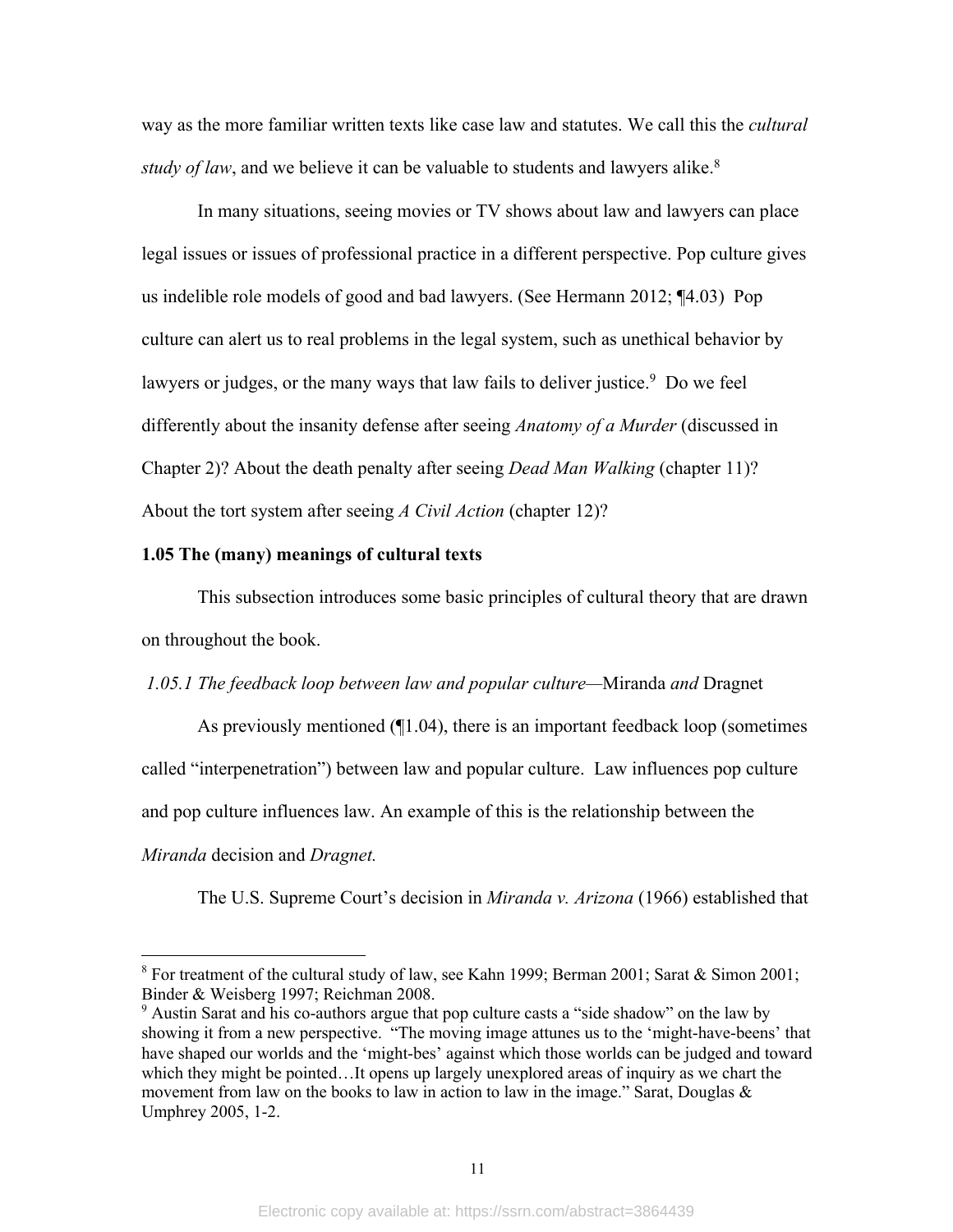persons in police custody can remain silent and consult an attorney before being questioned. They must be warned that anything they say can be used against them and that if they can't afford an attorney, one will be appointed for them. Many people thought that the Supreme Court would overrule *Miranda,* but they were wrong. In *Dickerson v. United States* (2000), the Supreme Court reaffirmed *Miranda.* Chief Justice William Rehnquist insisted that the *Miranda* rights not only rested on firm constitutional foundations but were "part of our national culture." The *Dickerson* opinion is an example of the feedback loop or interpenetration of law and culture in America—a legal decision (*Miranda*) found its way into film and television which in turn created a popular culture usage (using culture in the broad sense referred to in ¶1.02.1); that cultural usage then has an impact on the law (*Dickerson).* 

[EDITOR: Put the photo of *Dragnet* around here. The photo caption should say: Figure 1.1. *DRAGNET—*Sgt. Joe Friday (Jack Webb) and Officer Frank Smith (Ben Alexander) analyze the evidence. NBC/Photofest. ©NBC.]

*Dragnet* was initially a hit TV show during the 1950s, and it returned to the network schedule in 1967, a year after *Miranda*. <sup>10</sup> Many believe it introduced *Miranda* rights into "our national culture." *Dragnet's* creator and star, Jack Webb, insisted his program mirror the actual procedures of the Los Angeles Police Department, whose case files provided the material for the weekly episodes. Consequently, Webb's character, Sergeant Joe Friday, and his partner informed everyone they arrested of their *Miranda* rights. Other TV programs and films followed suit, thus entrenching in popular culture

<sup>10</sup> For discussion of *Dragnet,* see Lenz 2003, 86-91. You might watch a *Dragnet* episode at http://www.hulu.com/watch/501. It's about the LSD menace. Do you find it realistic? Or just campy?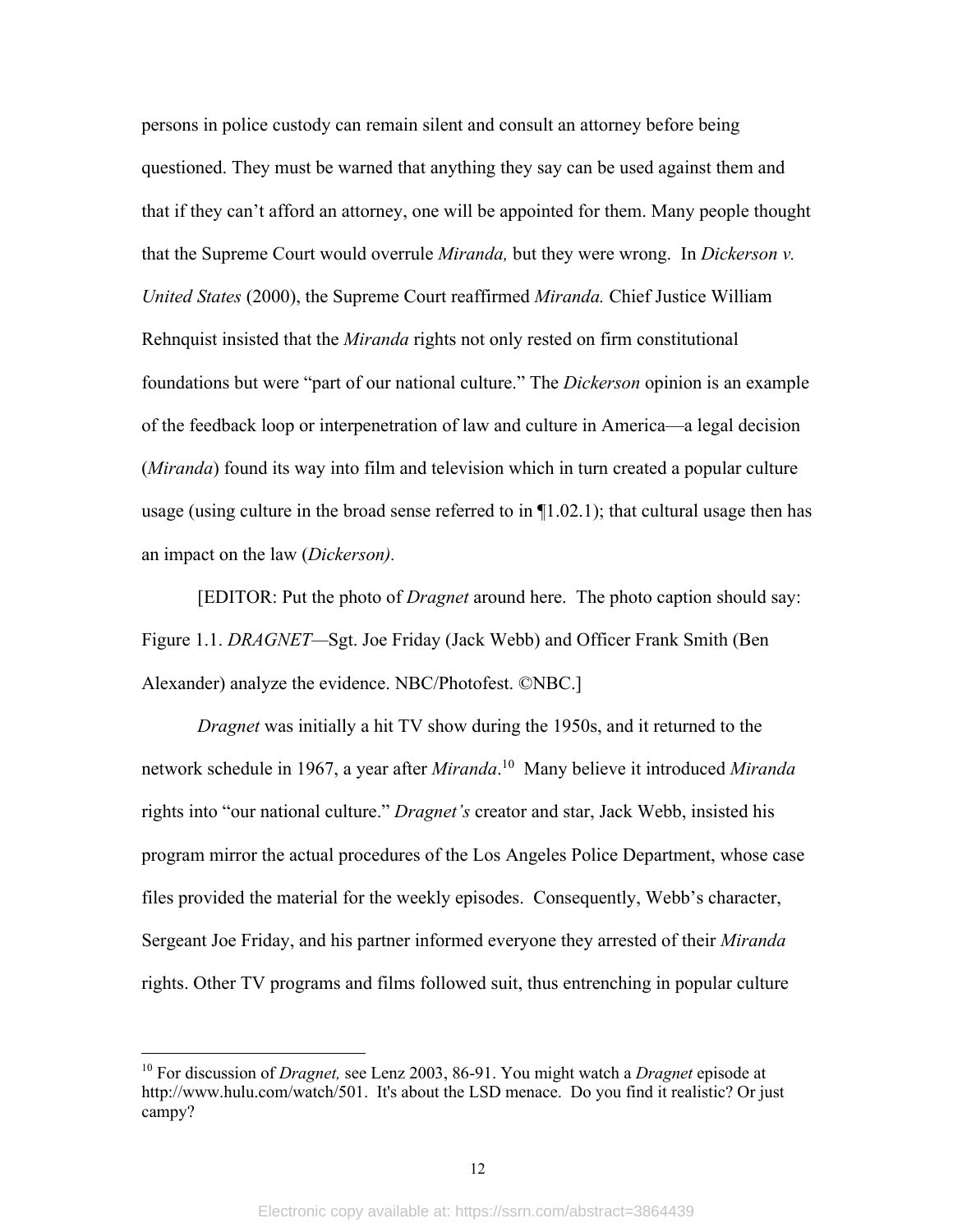the notion that suspects must be told their *Miranda* rights.11 *Dragnet* scripts had to be approved by the LAPD, in return for which it provided free squad cars and police to serve as extras. The result, of course, was a product that whitewashed the LAPD, erasing any mention of its notorious racism, corruption, illegal searches, and police brutality. (See Rosenberg 2016)

## *1.05.2 The process of meaning-making—signifier and signified*

The interpenetration of legal practice and visual media is not a new phenomenon. Artistic depictions of the Roman goddess Justitia, for example, have long provided a popular visual image of the relationship between law and justice.12 Justitia is usually portrayed as a blindfolded woman with an unsheathed sword (to symbolize the state's power) in one hand and a scale (to represent the goal of fairly measured justice) in the other.

[EDITOR: insert photo of Justitia around here. Caption: Figure 1.2. *JUSTITIA:*  Justitia's blindfold, sword, and scales symbolize our expectations of justice. Gravensteen Castle, Ghent, Belgium. ©Merrie Asimow, 2012]

The field of semiotics concerns the process of "signification," which is often referred to as "meaning-making." In semiotics, images like Justitia are referred to as "signs." A sign is treated as the basic building block of human communication. Each sign contains two parts. The first is the *signifier*, the image, word, or sound (or, as in the case of films and TV shows, the combination of these) that people encounter. The *signified*, the other half of the sign, refers to the various possible meanings that a signifier generates

<sup>11</sup> See Steiner, Bauer & Talwar (2011) which chronicles the appearance of *Miranda* warnings in various police and legal shows. *Miranda* warnings appear less frequently in contemporary police and forensic shows than in years past*.*

<sup>12</sup> See Resnik & Curtis 2000, 160-64; Resnik & Curtis 1987, 1754-64.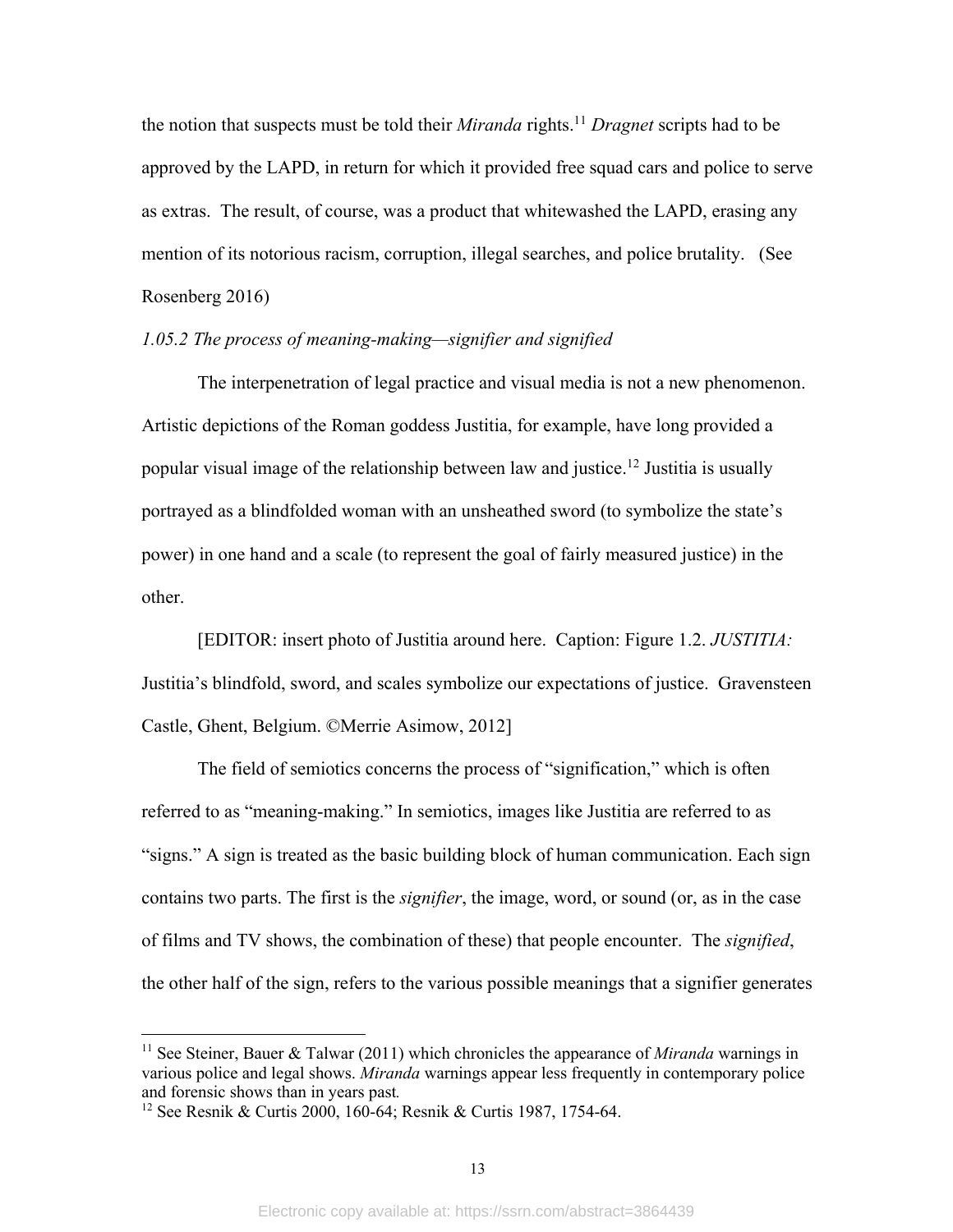as it circulates among readers and viewers.

In most cases, people expect that others will comprehend the meaning of commonly used signs. The producers of TV commercials, for example, assume that every viewer will understand that the visual image of a car signifies a real-life "car," a four-wheel machine in which people move around. This type of association, which is called *denotative*, produces straightforward, literal meanings that are widely shared. Viewers make sense of signs through the use of codes which are systems of meaning that help the viewer to organize and understand the world. Thus, to make sense out of the car commercial, the viewer relies on a code of commercials (that explains that somebody is trying to sell you something) and a code of transportation equipment (that distinguishes cars from skateboards).

The denotative meaning of a statue or picture of Justitia is simply that of a blindfolded woman holding a scale and brandishing a sword. But the image of Justitia produces another kind of association that is called a "connotative" meaning. For example, the image might mean that our justice system is powerful but also fair and impartial. Connotative meanings involve a far wider range than denotative ones. More importantly, these connotative meanings proliferate and overlap as signs come together to make up a written or visual text. The connotative meanings of a visual text often stimulate controversy—or, as students of visual culture like to say, the construction of meanings takes place on contested terrain*.* 

## *1.05.3 Justitia's blindfold*

The story of how visual renditions of Justitia changed over time provides a good example of the way in which the connotative dimension of meaning-making is a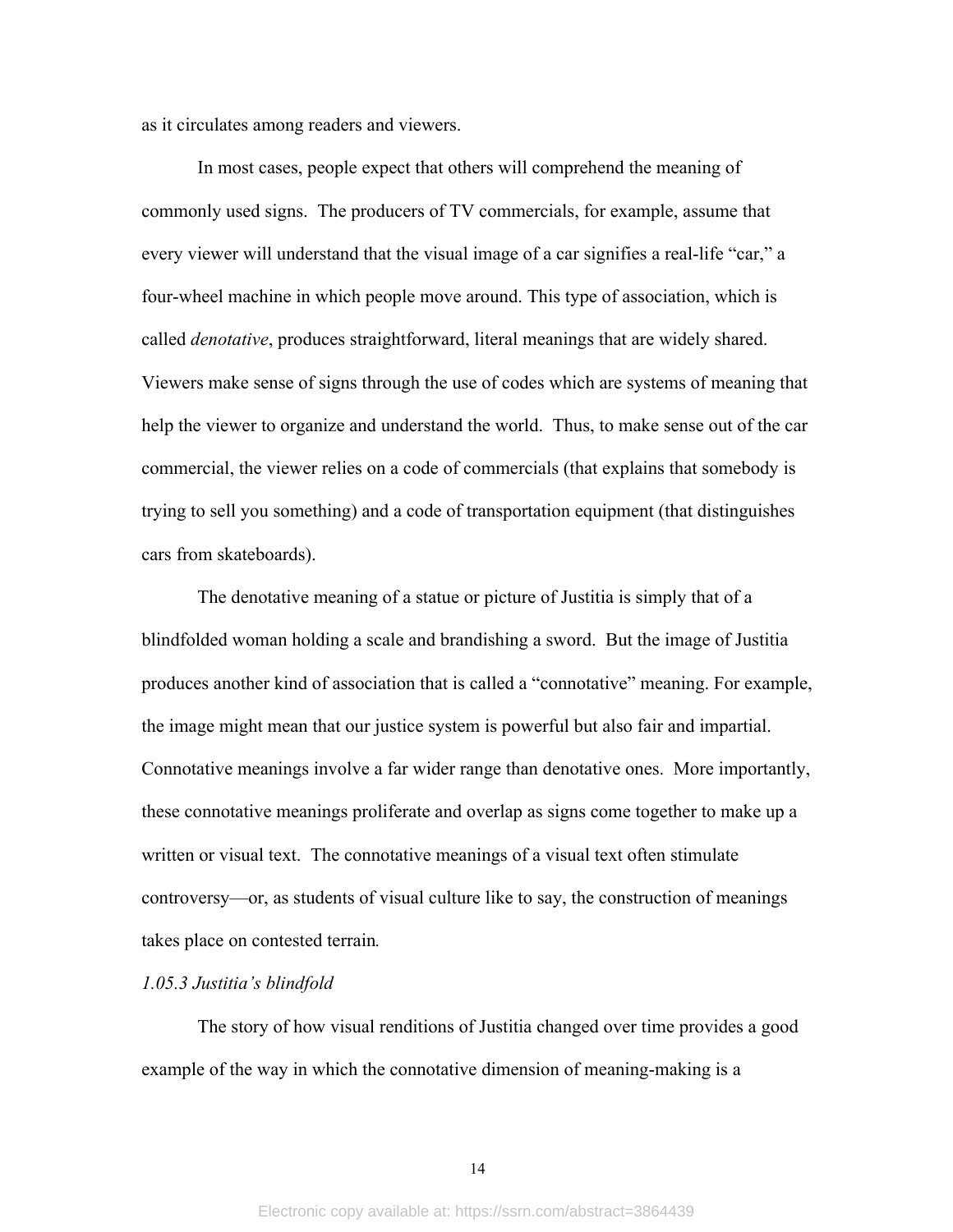contested, social/cultural/historical process. In the middle ages, Justitia usually lacked a blindfold. Addition of a blindfold during the fifteenth and sixteenth centuries signified important changes in—and conflicts over—the legal systems of Western Europe. Initially, the blindfold over Justitia's eyes may have connoted a *critical* message—the legal system was using force without considering all sides of a dispute. The law unleashed the sword, this new image of *blinded justice* suggested, to serve the interests of the powerful against the powerless.

This same image, however, could also carry a positive meaning—that law was impartial, blind to differences in rank and status. Even though the critical meanings never disappeared, images of blind justice became a familiar sight in town squares and public buildings during the sixteenth and seventeenth centuries and increasingly signified that a modern legal system would treat everyone equally.

## *1.05.4 How do films and TV shows produce contested meanings?*

When *Dragnet* showed the LAPD advising suspects of their *Miranda* rights, it joined an ongoing process of signification that extends into our own times—and beyond. To some TV viewers of the late 1960s, the set of signs that appear in a scene involving a *Miranda* warning might mean that the police were following the law. In addition, because the program claimed to realistically depict police work in the City of Angels—"only the names have been changed to protect the innocent" the show's famous voice-over claimed—the image of the Miranda warnings could plausibly be seen as another sign of *Dragnet*'s "authenticity."

However, this same text, and the series of signs that it contains, could have produced quite different meanings. Even during the 1950s, *Dragnet* attracted comedic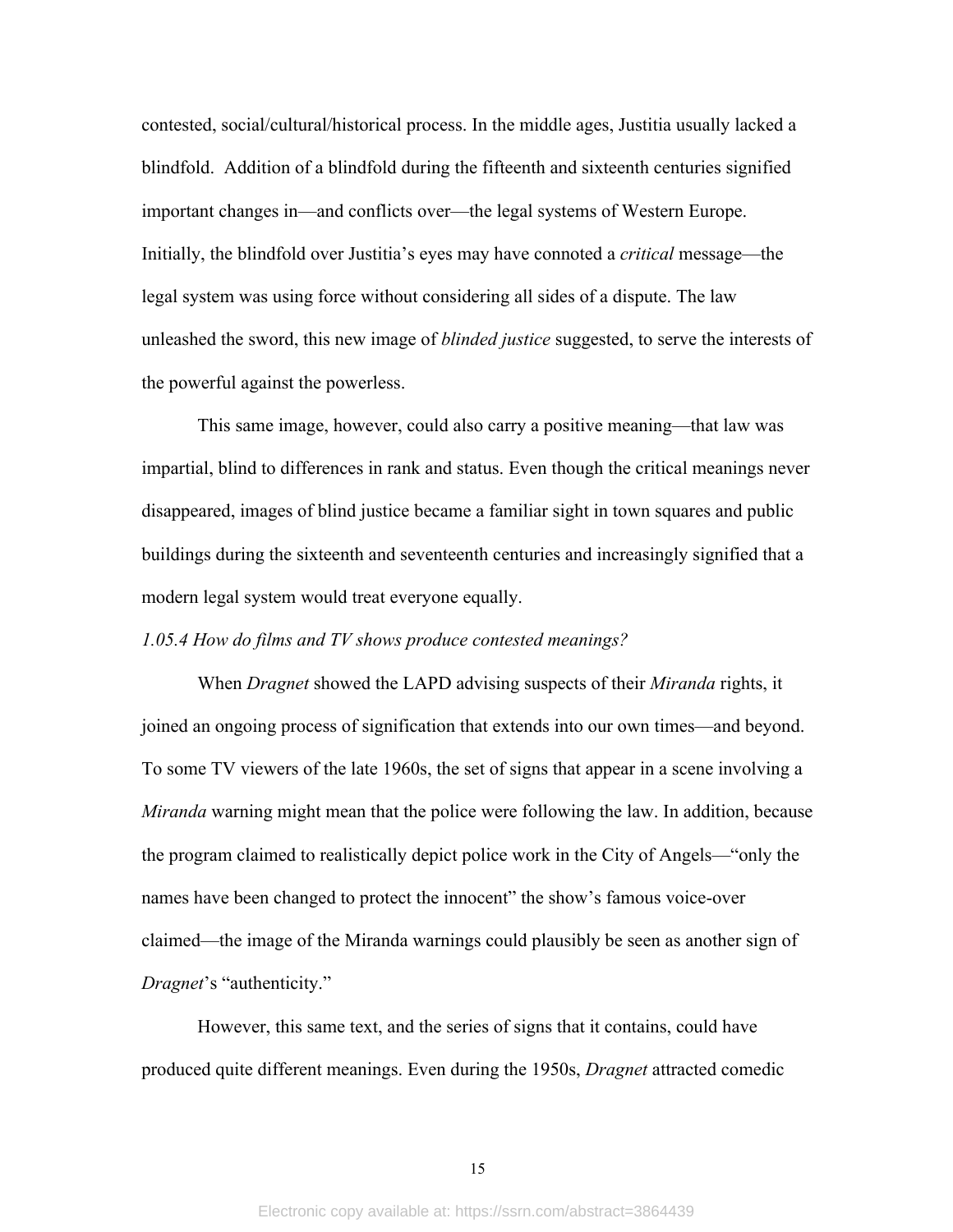interpretations. A hit record by the satirist Stan Freeberg lampooned the program's minimalist, staccato-like dialogue such as "book him on a 385." Some viewers could interpret *Dragnet* ironically, as more of a satire than an accurate reflection of law enforcement practices. The show would be enjoyable and funny precisely because it seemed so silly.

The comic connotations became more prominent when *Dragnet* returned to network television in 1967. Joe Friday, whose whole life apparently involved bureaucratic police routines, often seemed, especially to younger viewers, as out-of-touch with the freewheeling cultural values and practices of the late 1960s. A biography of Jack Webb, entitled *Just the Facts, Ma'am* (invoking a line of dialogue used constantly by Sergeant Friday), suggests that *Miranda* warnings appeared so often that some viewers likely interpreted them as ridiculing, rather than reflecting, the LAPD's practices. (Moyer & Alvarez 2001)

Subsequently, it became even more difficult to see *Dragnet* as a serious police drama. A 1987 motion picture version that starred Dan Ackroyd as Joe Friday was a flatout comedy. (Tom Hanks plays a bumbling cop in this film which includes a rap version of *Miranda* rights) Later, as the actual LAPD appeared permanently mired in controversy and corruption, *Dragnet* attracted a new set of comical connotations when it circulated in re-runs. In fact, TVLAND, the "retro" cable channel, which regularly featured the 1967–71 episodes, surrounded them with tongue-in-cheek promotional spots that cued viewers to watch *Dragnet* as a parody of the law in action. Although *Dragnet*  had become a source of parody, some people think the basic concept retained its dramatic power. In 2003, Dick Wolf (the successful producer of *Law & Order* and its numerous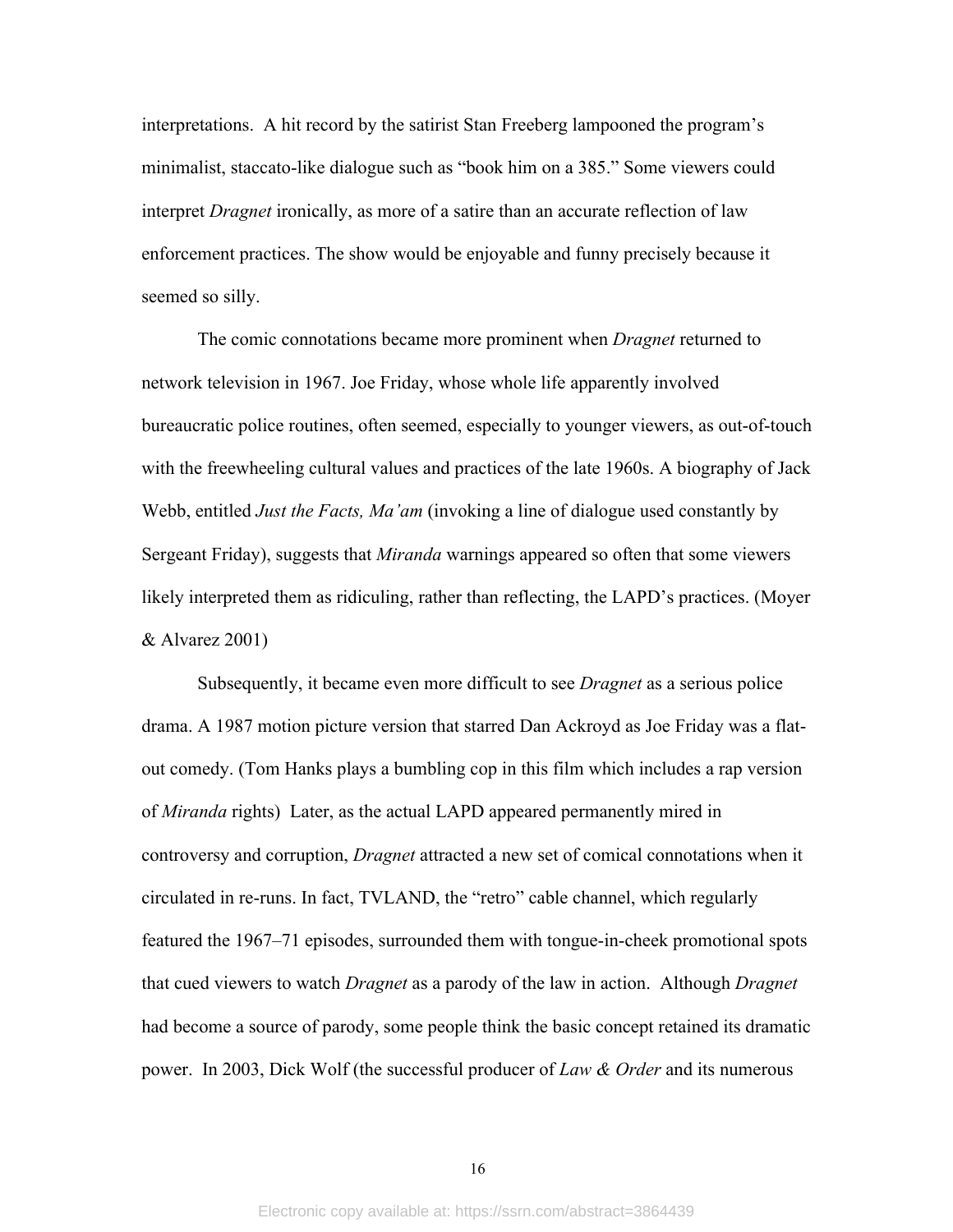spinoffs—see Chapter 8) brought a serious and updated version of *Dragnet* back to television. Once more Sgt. Jack Webb tells suspects and witnesses "just the facts, ma'am." The show lasted for two seasons.

As the example of *Dragnet* suggests, media texts, and the signs within them, are often transformed by changing circumstances.13 Viewers watching a 1970 episode today will instantly identify it, as a result of clothing and automobile styles, as "history," a set of signs from the past. However, at the same time, *Dragnet* remains, in all of its many connotations, part of our present (and perhaps our future) culture as well. Most importantly, *Dragnet* and all of the other legal films and TV shows about law in circulation today rely on a historically rooted set of media forms and practices that go back to the earliest days of the movies. These forms and practices (discussed in ¶1.06.2) continue to shape what viewers expect to encounter in a legally themed film or TV show. *1.05.5 Viewer-response theory*

In reader-response theory, the consumers of a text construct their own interpretation of that text. This approach (labeled "viewer-response" in the case of visual media like film or television) rejects the claim that anyone, including the authors or creators of an item of popular culture, know some "correct" way of interpreting it, or deciding "what it is about," or "what it means." (Fish 1980; Staiger 2002; Morley 1992). Any text both invites and yields more than a single, authoritative meaning. As a result, the meaning encoded by the creator of a text may be entirely different from the meaning decoded by spectators. Reader- or viewer-response analysis is common in cultural studies; numerous writers have sought to determine empirically the responses of

<sup>&</sup>lt;sup>13</sup> For another example of the revival of familiar symbols that are revived but transformed by changing taste and culture, see discussion of *Perry Mason,* ¶7.02.1.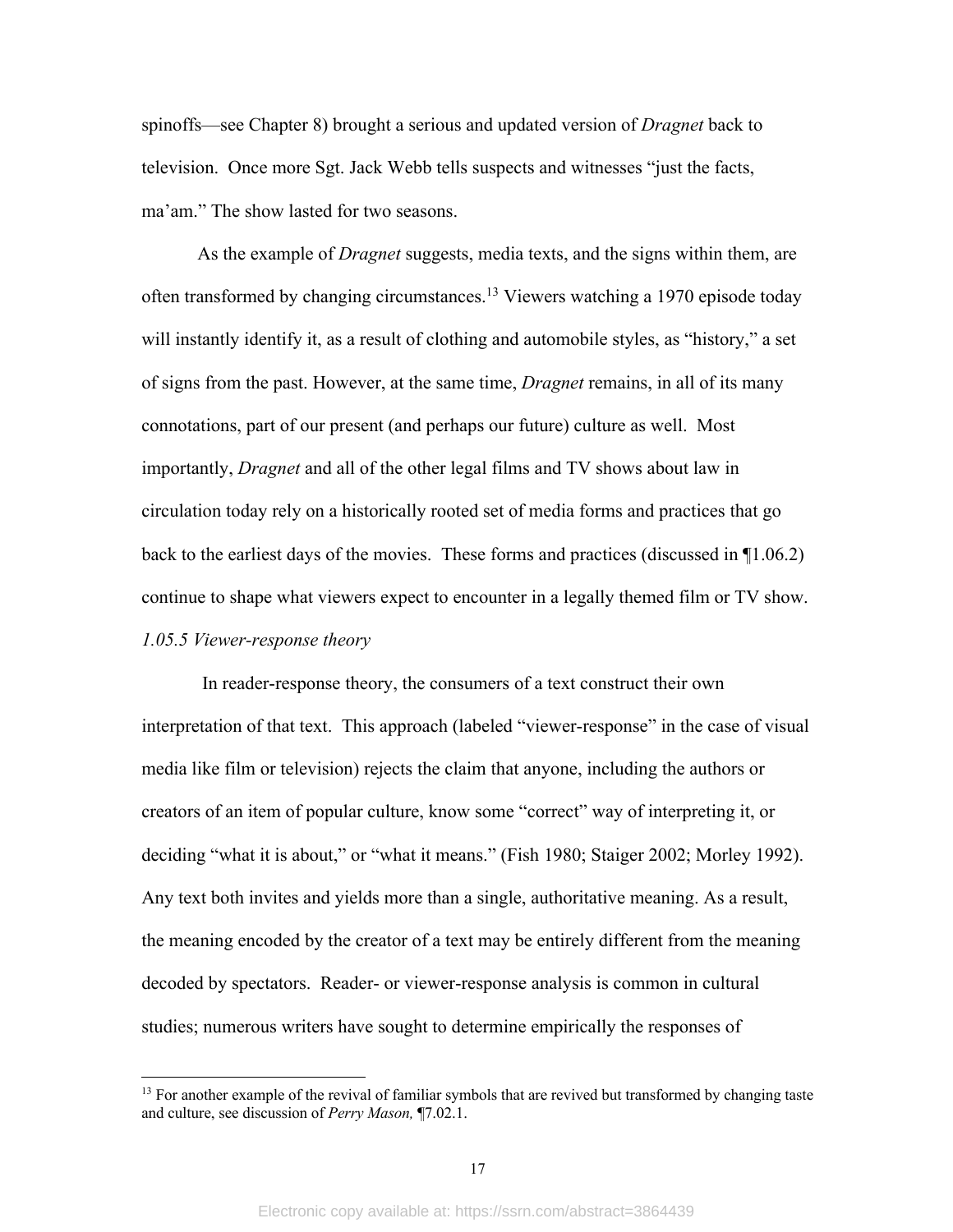particular spectators to particular texts. (We discuss viewer response theory further in  $\P(4.04.6.)$ 

How a person is likely to interpret a text, and make a rational or emotional connection of that text to his or her own life, depends critically on such factors as the person's class, race, gender, or political views, the other texts that the person has previously consumed, the viewer's expectations and mood, and the time and place that the interpretation occurs (Staiger 1992, 2000). Feminist writers, for example, often argue that men and women are likely to interpret texts such as films differently and complain that critics often privilege a phallocentric or male-centered reading. (For additional discussion, see ¶10.06.7) Some viewers will interpret a film in accordance with the purportedly "dominant" view, one based on a conservative ideology that the way things are is the right way. Others will interpret it in accordance with a "resistant" view, one based on an ideology that would change the existing power relations of class, race, sexuality, or the like. Some may interpret it seriously, others ironically, so that the meaning is the opposite of what the filmmaker may have intended.

Thus, according to David Papke (1996a), Frances Ford Coppola intended in *The Godfather* (1972) to challenge the myth that the United States lived by the rule of law and enjoyed an economic system that provided opportunity to all. Instead, Coppola intended *The Godfather* to present the lawless and criminal Corleone family as a symbol for the American legal system and its ruthless and predatory business practices as a metaphor for capitalist America. However, viewers interpreted the films in a manner that resisted Coppola's intention. They believed that it celebrated the mythic family and old-fashioned notions of community. Vito Corleone's story, they thought, illustrated that a poor man,

18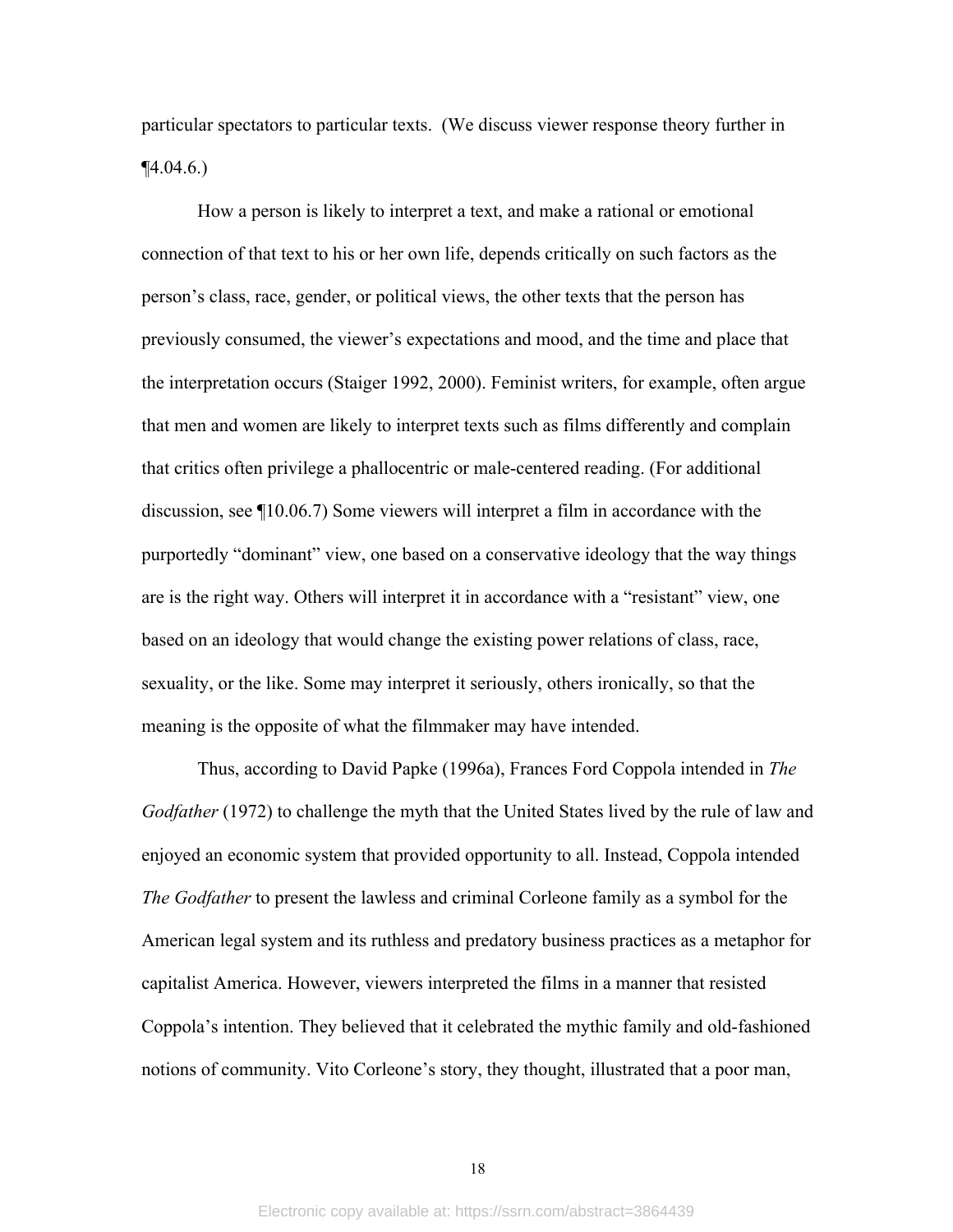through drive and diligence, could become successful. They approved of the apparent endorsement of power over law. Since police are on the take, judges in the Mafia's pocket, and lawyers make offers that cannot be refused, the Corleone family's violent version of justice seemed appealing. In his public statements, Coppola expressed disappointment that viewers took from his film a meaning that sharply contradicted the intended meaning.

 Viewer-response theory argues against trying to find any universal standard for evaluating arguments about the possible meanings of a text. Stanley Fish (1980) argues that "interpretive communities," whose members share similar educational and experiential backgrounds, tend to ascribe similar meanings to a given text. Nevertheless, such communities may be unable to persuade others of the "truth" of their view. People, in short, can make valid and interesting judgments about the nature of the cultural and legal texts concerning law or any other institution or social practice, without believing that everyone else must assent to their views. We have tried to take that fundamental insight seriously in this book, leaving to our readers—and our students—the responsibility of interpreting the many cultural texts we will be discussing.

#### **1.06 Filmmaking and reality**

## *1.06.1 Micro and macro reality*

 Most audience members at mainstream movies and most consumers of TV shows expect to experience a sense of realism or verisimilitude, meaning that the story should ring true. This means that the story should feel as if it could actually happen in the world. The characters should behave and react emotionally like people the viewer recognizes. For that reason, most movies and TV shows adopt a naturalistic method of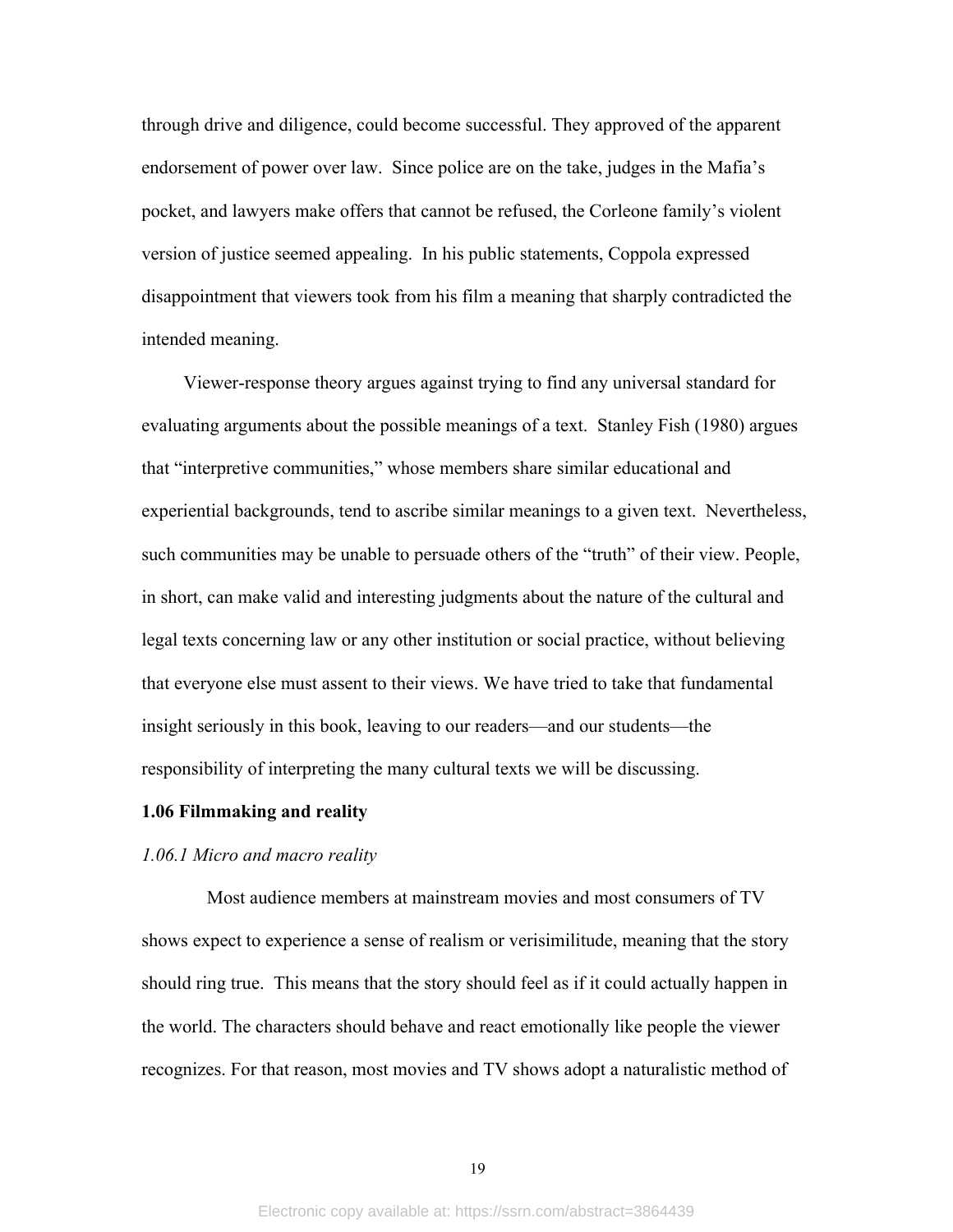story-telling. Of course, horror or fantasy stories or cartoons are not designed or expected to feel realistic, and some viewers don't care about verisimilitude. They seek an emotional response or have something different in mind altogether.

All of us recognize that what we see in the theater or on TV is not "reality." We know that filmed images are not the same as people and events in the real world. The events of real life (like courtroom trials) are simplified, streamlined, and amped up for the purposes of entertainment and to fit the required time slots. We see only what the filmmaker chose to put in front of the camera, edited to create artificial views of reality (like cutting back and forth between people having a conversation) and condensing many hours of film down to two hours or so, and a shorter period for TV episodes. We know that the film or TV show was probably filmed on a set, not in the place where it pretends to be located.

Still, if the film or TV show is successful in imparting a sense that it is realistic, something magical occurs: We "suspend disbelief" and pretend that the story involves real people with real emotions experiencing real events. Indeed, because of the large size of a movie screen and the skillful direction, music, and acting, a film may seem more real than just real. We experience an emotional, an "affective," response. We identify intensely with the characters; we weep when terrible things happen to the good guys and rejoice when bad things happen to bad guys. Because we make believe that these stories are true, skillful filmmakers can feed us their version of history, or their political or ideological point of view, and we may accept it because it all seems so realistic.

 Increasingly, creators of film and television series deliberately introduce antirealistic material and viewers have been willing to accept it. For example, the innovative

20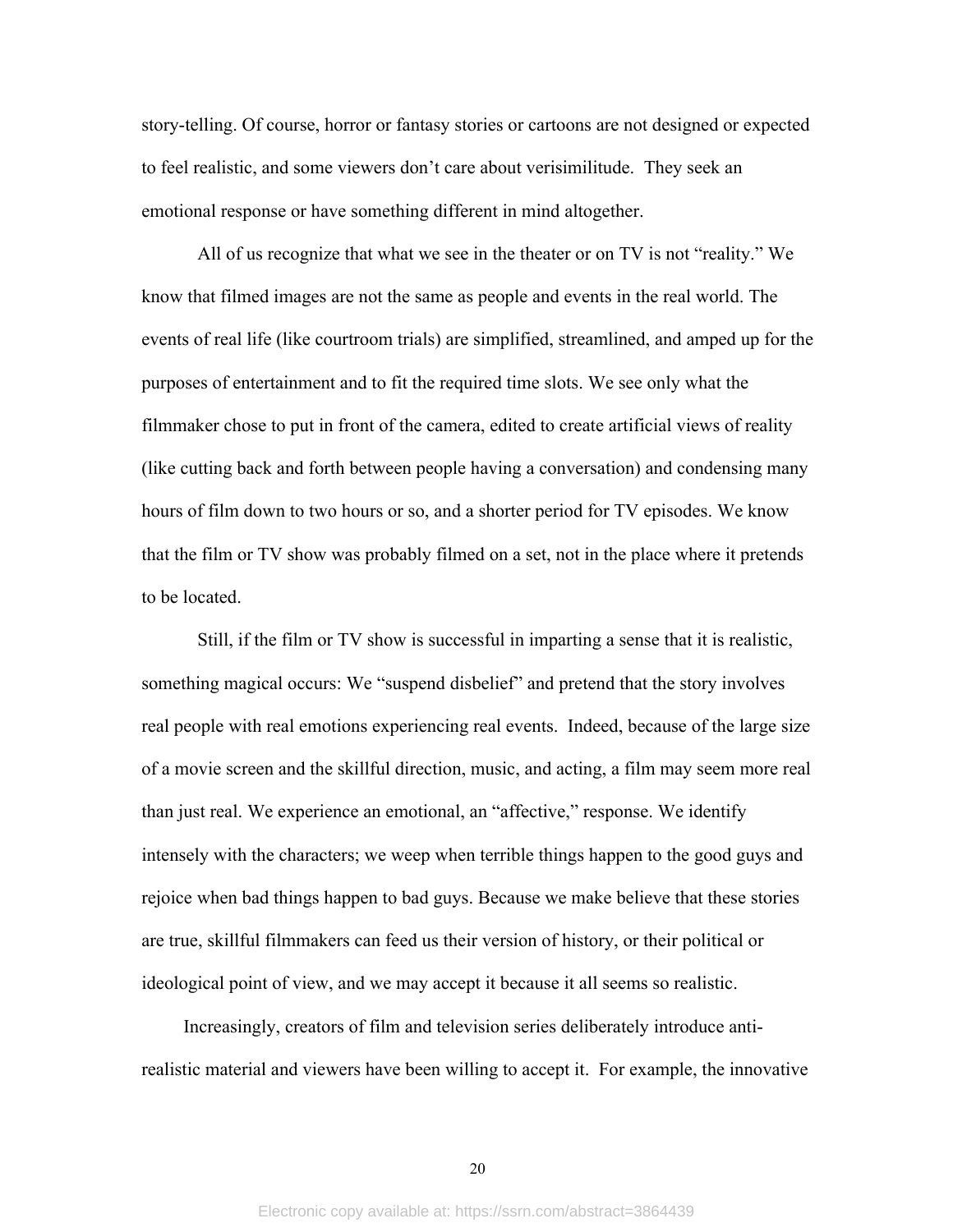TV show *Ally McBeal* (see ¶7.04) featured a young lawyer with an unhappy personal life. Episodes of *Ally McBeal* repeatedly made use of animated sequences that were designed to inform viewers about what Ally was feeling. A recurrent motif on the show was a cartoon of a dancing baby, intended to illustrate Ally's concern that her biological clock was ticking.

Pop culture stories are never "realistic" in the sense that they exactly or even approximately reproduce reality. We should not criticize them for failing to do so. (See Elkins 2004, 845-49; Elkins 2007) However, the authors of this book believe that pop culture stories should tell larger truths, even if they manipulate reality to entertain us or to satisfy the constraints of the medium. The film should be authentic in the macro sense that is, the big picture—even if it can never be realistic in the micro sense. If we're lucky, the film might even illuminate mythic or psychological truths of much larger scope. (Denvir 2011)

We also think there is pedagogical value in pointing out how pop culture products depict law and lawyers in ways that depart from objective reality. It is interesting to observe these differences and ask why they have occurred. Is it ignorance by the filmmaker or is it a need to entertain by exaggerating or falsifying the reality? Often, we can understand the world of law practice better (for example, the world of law firms discussed in ¶¶4.08.1, 13.05) when we see how that world is depicted in pop culture even though such portrayals are wildly exaggerated or flat out wrong. Finally, millions of viewers are learning about law and lawyers from what they see in fictitious movies and TV shows. (¶¶1.04.2, 4.04) We need to know what kinds of misinformation the public is absorbing.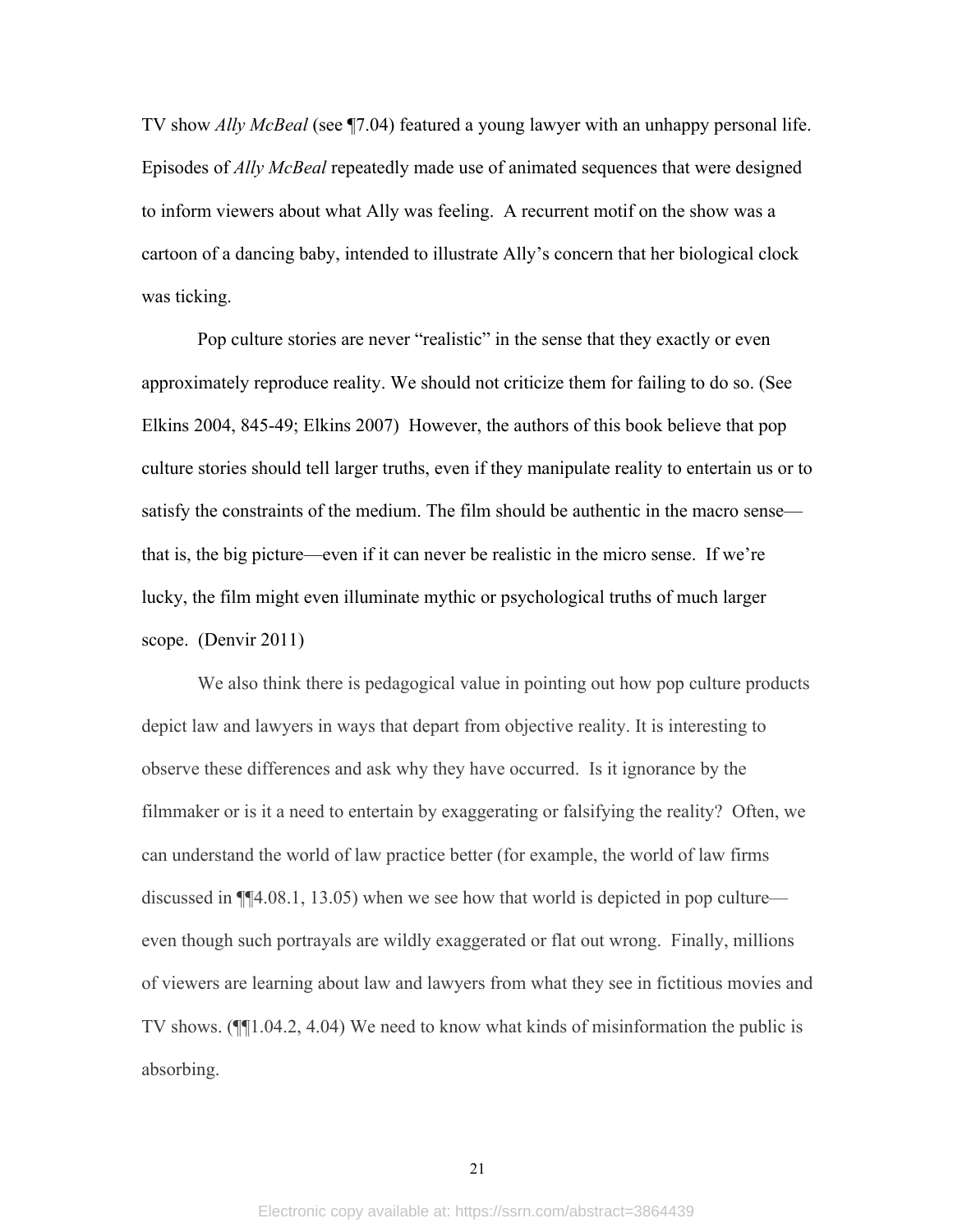As we discuss in ¶8.09, the subject of "realism" in film is quite complicated. Ideas of what is realistic in movies have changed greatly over time. Realism often turns out to be more a matter of style and filmmaking technique than actual fidelity to events and characters in the real world.

## *1.06.2 Making legal films and TV shows seem "real"*

Films and TV shows tell stories by making constant use of narrational and visual *conventions* that are specific to the particular genre in which the pop culture product is situated. For instance, the *establishing shot* for a trial film or TV show usually comes from a considerable distance away from the action (i.e., a *long shot*) and often looks upward at a courthouse or a courtroom. The judge usually is introduced in a similar, upwardly tilted long shot. This form of representation helps to certify the authority of courts and judges.

Once a long shot has established the *represented space* in which the trial narrative will unfold, a film or TV show uses the standard shot-scale and changes in *camera angles* to tell a story. Moments of high drama and acute tension are signaled through *closeups*, which are supposed to reveal a character's private, emotional state. The sudden swelling of a musical soundtrack adds a cue about the intended meaning of a certain shot. By changing the angle from which the camera shoots characters and situations, the filmmaker provides additional cues about what is going on. Film and TV viewers enjoy an *omniscient, god-like view* from which to observe the represented space and dramatic situations. In courtroom films, the camera is often positioned so that viewers seem to be watching from the jury box and hearing and seeing everything that the jury in the film hears and sees.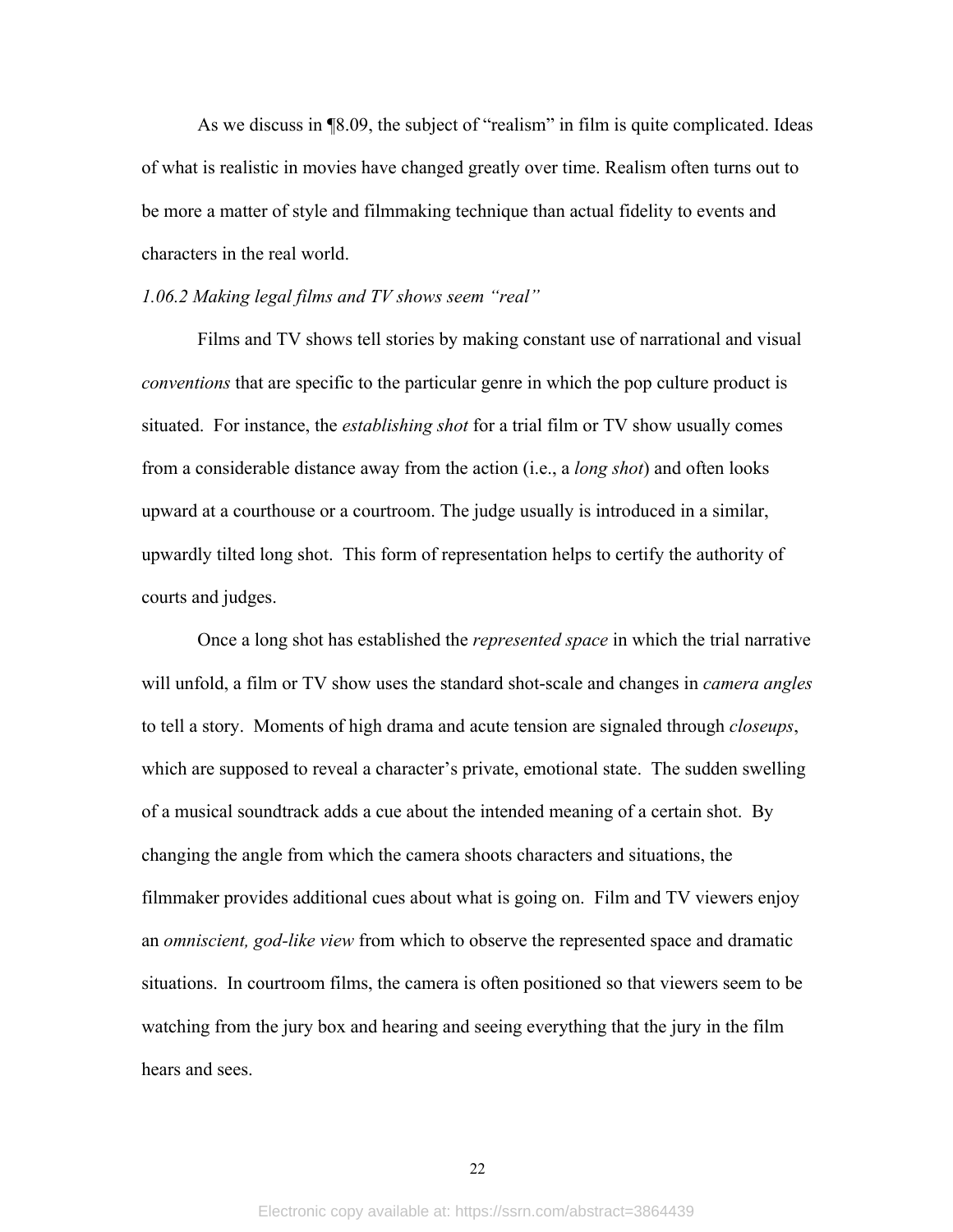The actors engage in familiar behaviors. Lawyers interview clients in jail, crossexamine hostile witnesses in court, make impassioned closing arguments. All this contributes to a sense of verisimilitude. Indeed, everything that a viewer sees in the finished film, including characters, props, costumes, and sets, embellishes the sense of the reality of the story. Students of cinema refer to the framing of the picture, and of everything in it, as *mise-en-scene* (pronounced "mize on seen"). The mise-en-scene of a trial film, for example, generally imitates the arrangement of a typical courtroom: raised judge's bench, a reporter, a gavel, and a jury box with a rail. All these items are necessary to make us believe we're looking at a real courtroom rather than a set.

## *1.06.3. The editing process*

In addition to the shot scale and the use of familiar sets and behaviors, film and TV reality depends on the conventions that regulate the editing process. *Editing* refers to the ways in which individual camera shots are spliced together or *cut* during postproduction in order to make the final version of a movie or TV show. (See Mittell 2010, 195-202) (In the old days, two strips of film were physically cut and pasted together; today editing is done via digital technology, but the term "cut" is still used).

Film and TV producers favor *continuity* cutting. Continuity cutting tries to paper over the gaps in space or time between shots to achieve a sense of continuity, so that the finished film will appear seamless, natural, and realistic. They generally avoid "jumpcuts" which involve abrupt shifts from one shot to another unless the director wishes to disorient viewers. For instance, in cutting between two scenes in two different places at two different times, editors will sometimes use a similar gesture or action (such as a character lighting a match) to paper over the gaps or carryover the sound from one scene

23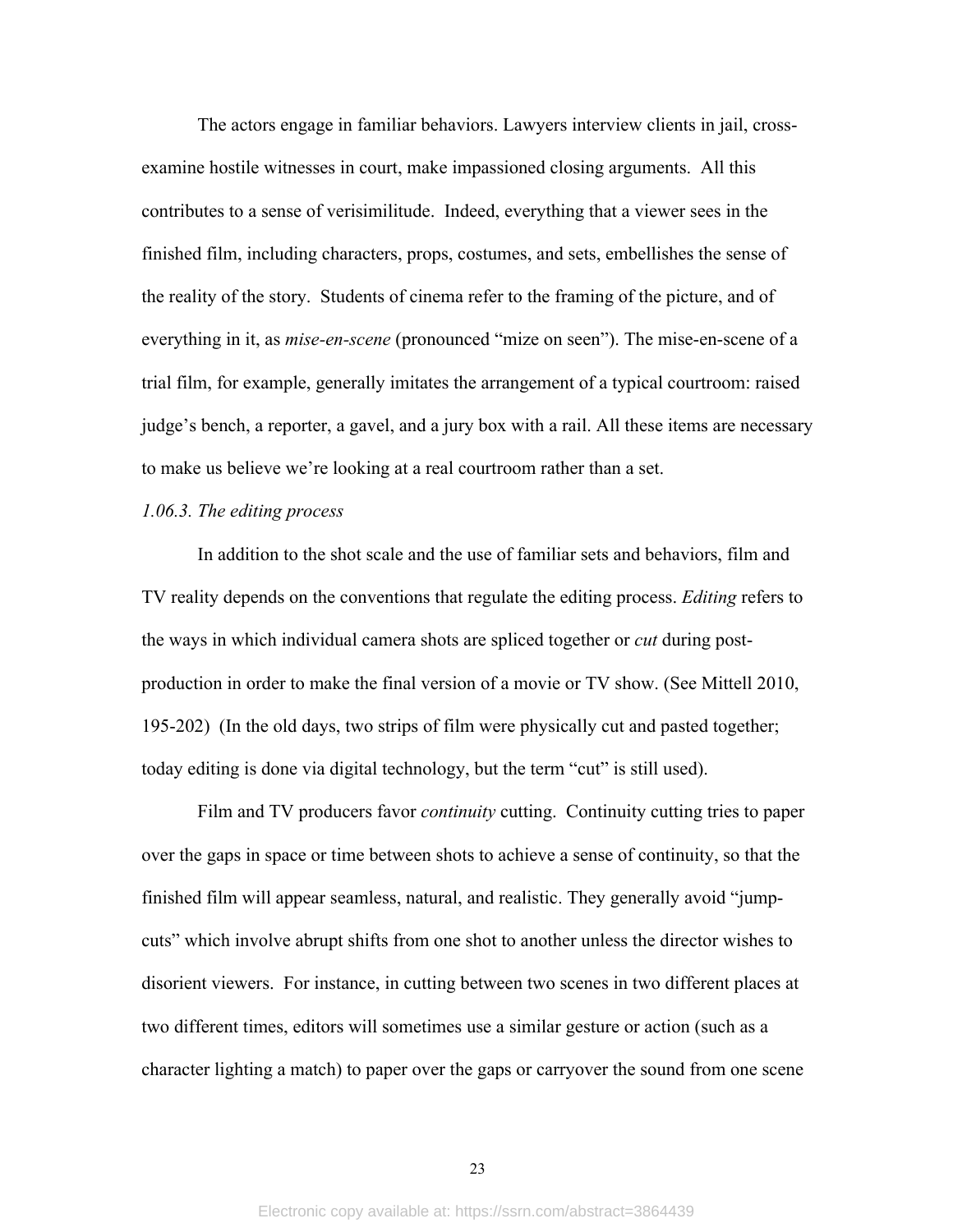into the next. (See ¶6.05.2).

Another editing technique known as *montage* splices together a series of brief, separate shots. (See ¶13.09.3) For example, montage could be used to show the testimony of a lengthy list of witnesses in a matter of seconds. Though obviously artificial (the witnesses may have testified over the course of several days), audiences accept this convention because it makes narrative sense (there's no point in showing the testimony of each witness) and because the characters are performing a similar action (that is, testifying) and this provides a sense of visual continuity. Further, by rapidly cutting from one witness to another, the montage may suggest that the prosecution has built an imposing case against a defendant.

Editing allows the compression of "real-life" time into "reel-life" time. A neatly dressed attorney begins to address an attentive jury. Abruptly, the film cuts to a shot of the same attorney, now disheveled, rambling on to a group of nodding jurors. Contemporary viewers do not need a printed insert telling them that "many hours pass" in order to understand what has been happening. The passage of time can also be shown through a *dissolve,* where a second shot is superimposed on the first one, or through a *fade out/fade in*, where the picture gradually darkens until it fades to black and then gradually brightens to a new shot. Fades are also used in cutting to commercials and from commercials back to the action in a TV show.

The editing process also heightens the sense of reality of conversations among characters through a convention know as the *shot-reverse shot system*. Rather than capturing two people talking to one another in the same shot, individual shots are edited so that the finished film alternates between characters. Two cameras film the action, each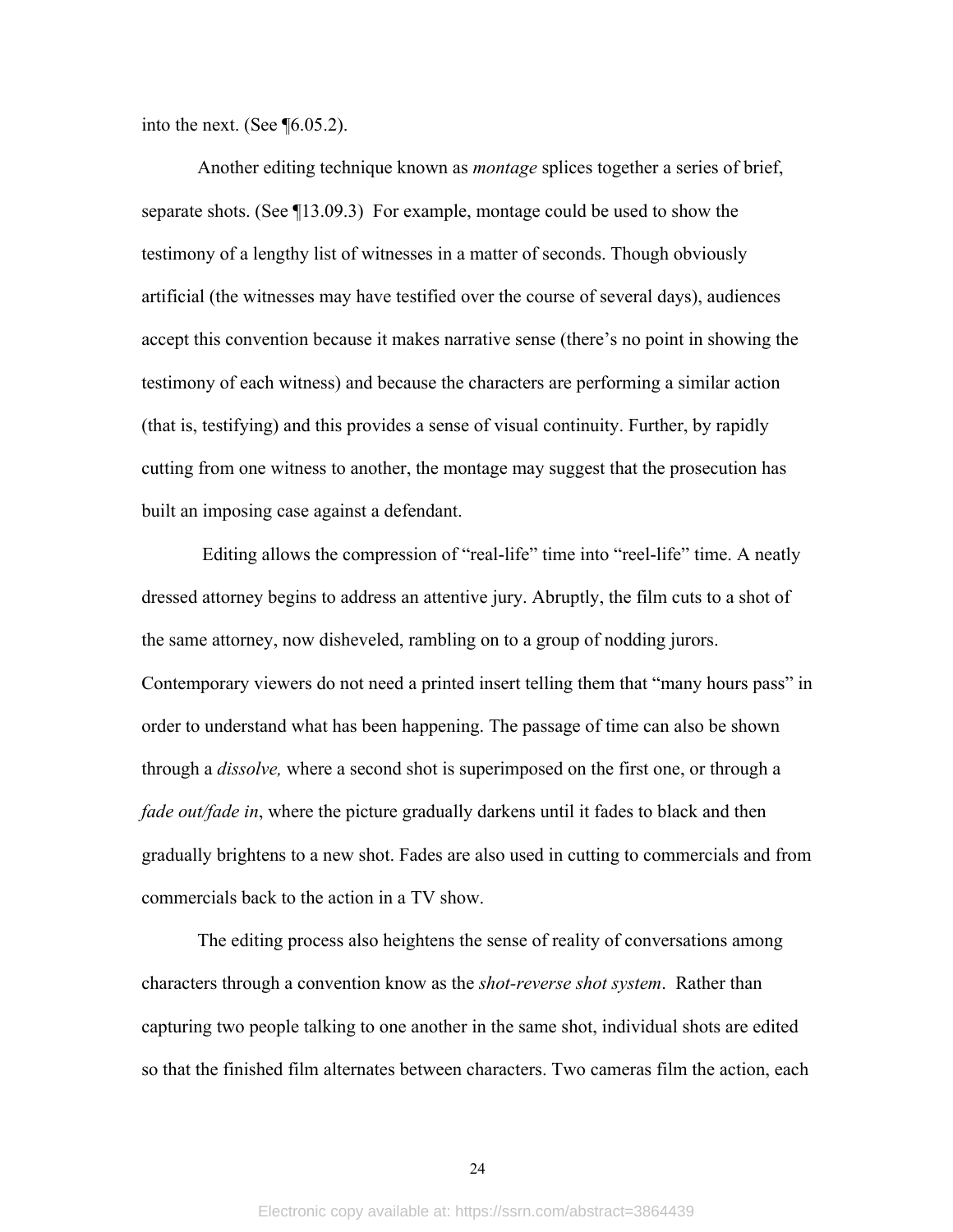focused on one of the two people talking. There will be a shot of one character talking and a reverse shot of the other replying. The shot-reverse shot convention provides viewers with a variety of different looks at the unfolding story while still enabling them to imagine that they are watching a real conversation.

#### *1.06.4 Filmmaking today*

The conventions outlined above still prevail. Virtually every film and TV production uses them. However, they have been supplemented by new ways of creating film and TV narratives. Digital equipment speeds the editing process, thus allowing for the densely edited films that audiences became accustomed to in the 1990s. Computergenerated graphics promote a more elaborate, more cluttered mise-en-scene because anything can be inserted into the final print.

The way in which viewers see film is also changing technologically, so that people often watch movies according to the rhythms of their own daily lives rather than in the darkened quiet of a theater. As viewers become more accustomed to a mediasaturated environment, most films and TV programs have adopted a more frenzied, edgy pace than older Hollywood films. Images flow by with increased speed and viewers are expected to make meanings in much less time than did their parents and grandparents. See ¶¶2.08.2 and 2.08.3 for discussion of long takes which are typical of older films and TV shows and of quick cutting which is more typical of newer films and TV shows. *1.06.5 Intertextuality*

People who consume a new legal pop culture product inevitably compare it to generically similar products they've consumed earlier. Similarly, they compare an actor's performance and persona with the actor's earlier roles. This phenomenon is